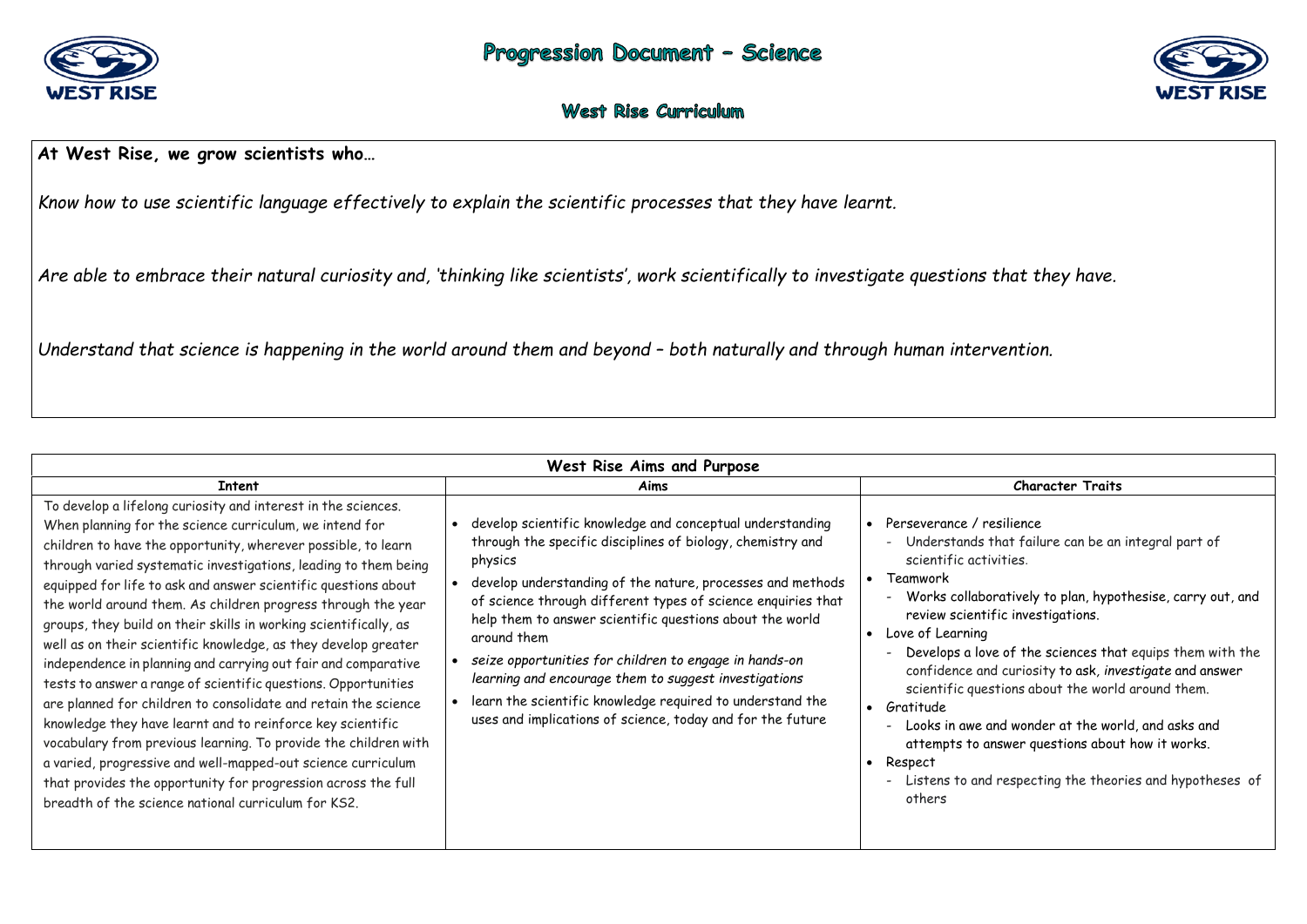|                                                                                                                                                                                                                                                                                                                                                                                                                                                                                                                                                                                                                                                                                                                                                                  | National Curriculum Aims and Purpose                                                                                                                                                                                                                                                                                                                                                                                                                                                                                                                         |                                                                                                                                                                                                                                                                                                                                                                                                                                                                                                                                                                                                       |  |
|------------------------------------------------------------------------------------------------------------------------------------------------------------------------------------------------------------------------------------------------------------------------------------------------------------------------------------------------------------------------------------------------------------------------------------------------------------------------------------------------------------------------------------------------------------------------------------------------------------------------------------------------------------------------------------------------------------------------------------------------------------------|--------------------------------------------------------------------------------------------------------------------------------------------------------------------------------------------------------------------------------------------------------------------------------------------------------------------------------------------------------------------------------------------------------------------------------------------------------------------------------------------------------------------------------------------------------------|-------------------------------------------------------------------------------------------------------------------------------------------------------------------------------------------------------------------------------------------------------------------------------------------------------------------------------------------------------------------------------------------------------------------------------------------------------------------------------------------------------------------------------------------------------------------------------------------------------|--|
| Purpose of Study                                                                                                                                                                                                                                                                                                                                                                                                                                                                                                                                                                                                                                                                                                                                                 | Aims                                                                                                                                                                                                                                                                                                                                                                                                                                                                                                                                                         |                                                                                                                                                                                                                                                                                                                                                                                                                                                                                                                                                                                                       |  |
| A high-quality science education provides the foundations for<br>understanding the world through the specific disciplines of<br>biology, chemistry and physics. Science has changed our lives and<br>is vital to the world's future prosperity, and all pupils should be<br>taught essential aspects of the knowledge, methods, processes<br>and uses of science. Through building up a body of key<br>foundational knowledge and concepts, pupils should be<br>encouraged to recognise the power of rational explanation and<br>develop a sense of excitement and curiosity about natural<br>phenomena. They should be encouraged to understand how<br>science can be used to explain what is occurring, predict how<br>things will behave, and analyse causes. | The national curriculum for science aims to ensure that all pupils:<br>develop scientific knowledge and conceptual understanding<br>through the specific disciplines of biology, chemistry and<br>physics<br>develop understanding of the nature, processes and methods<br>of science through different types of science enquiries that<br>help them to answer scientific questions about the world<br>around them<br>are equipped with the scientific knowledge required to<br>understand the uses and implications of science, today and<br>for the future | The principal focus<br>to enable pupils to<br>around them. They<br>about, testing and<br>and the relationshi<br>environments, and<br>functions, relations<br>own questions abou<br>about which types<br>ways of answering<br>noticing patterns,<br>simple comparative<br>secondary sources<br>conclusions and use<br>and, later, to write<br>'Working scientific<br>related to substant<br>study.<br>Pupils should read<br>with confidence, us<br>knowledge.<br>The principal focus<br>to enable pupils to<br>range of scientific<br>and talking about t<br>scientific phenome<br>interactions more : |  |

## National Curriculum

### **Attainment Targets**

of science teaching in **lower key stage 2** is broaden their scientific view of the world should do this through exploring, talking developing ideas about everyday phenomena ips between living things and familiar by beginning to develop their ideas about ships and interactions. They should ask their ut what they observe and make some decisions of scientific enquiry are likely to be the best them, including observing changes over time, grouping and classifying things, carrying out and fair tests and finding things out using of information. They should draw simple e some scientific language, first, to talk about about what they have found out.

cally' must always be taught through and clearly itive science content in the programme of

and spell scientific vocabulary correctly and sing their growing word-reading and spelling

of science teaching in **upper key stage 2** is develop a deeper understanding of a wide  $\alpha$  ideas. They should do this through exploring their ideas; asking their own questions about ena; and analysing functions, relationships and systematically. At upper key stage 2, they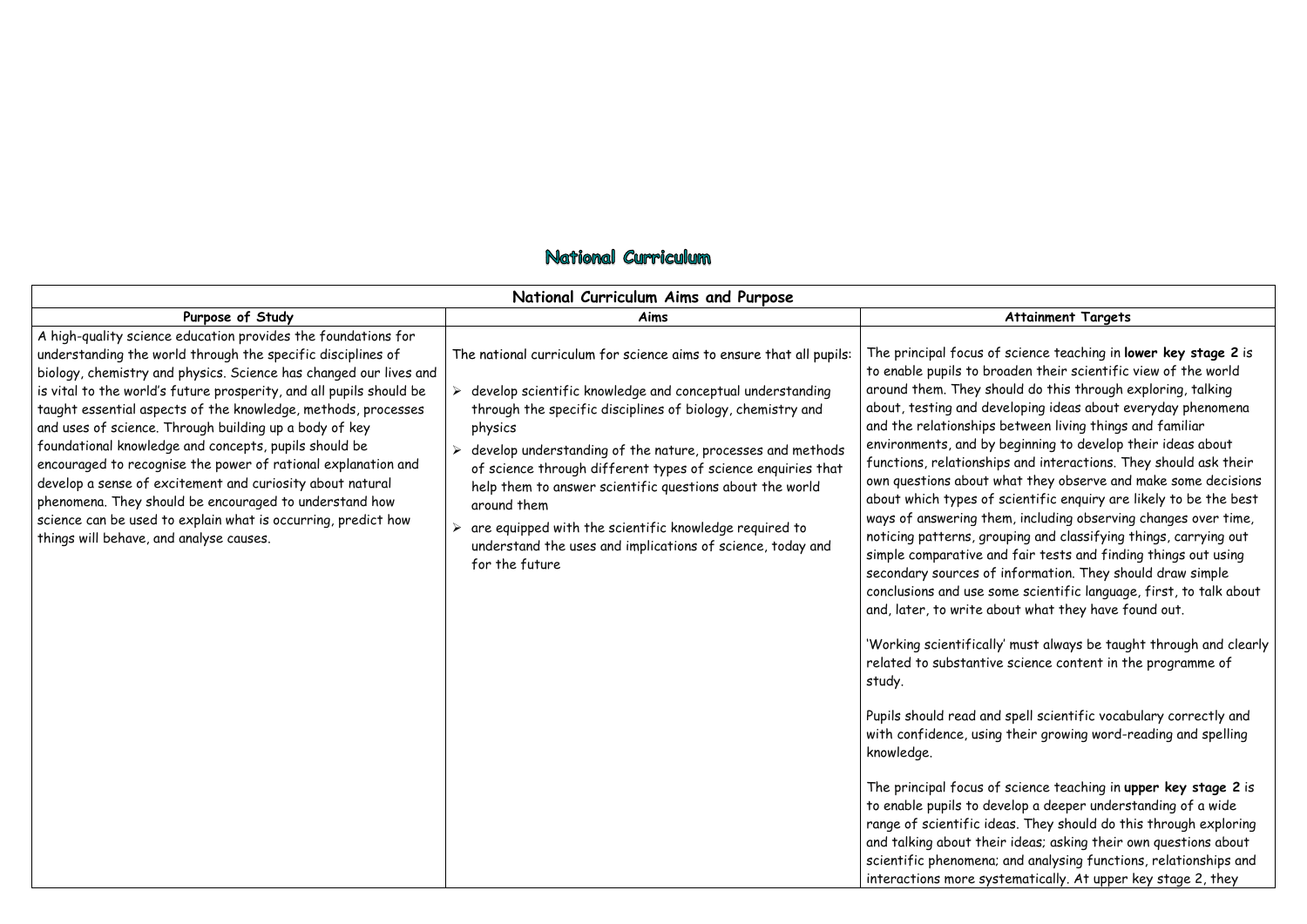| should encounter mo    |  |
|------------------------|--|
| these ideas help the   |  |
| operates. They shou    |  |
| ideas change and de    |  |
| appropriate ways to    |  |
| types of scientific e  |  |
| different periods of   |  |
| classifying things, co |  |
| finding things out us  |  |
| information. Pupils s  |  |
| and observations, us   |  |
| their scientific know  |  |
| findings.              |  |
| 'Working and thinkir   |  |
| the beginning of the   |  |
| taught through and     |  |
| content in the progr   |  |
| guidance, examples :   |  |
| be linked to specific  |  |
|                        |  |
| Pupils should read, s  |  |
| correctly.             |  |
|                        |  |

ore abstract ideas and begin to recognise how em to understand and predict how the world uld also begin to recognise that scientific evelop over time. They should select the most  $\alpha$  answer science questions using different enquiry, including observing changes over  $\frac{d}{dt}$  time, noticing patterns, grouping and carrying out comparative and fair tests and sing a wide range of secondary sources of should draw conclusions based on their data se evidence to justify their ideas, and use wledge and understanding to explain their

ng scientifically' is described separately at  $\epsilon$  programme of study, but must always be clearly related to substantive science ramme of study. Throughout the notes and show how scientific methods and skills might elements of the content.

spell and pronounce scientific vocabulary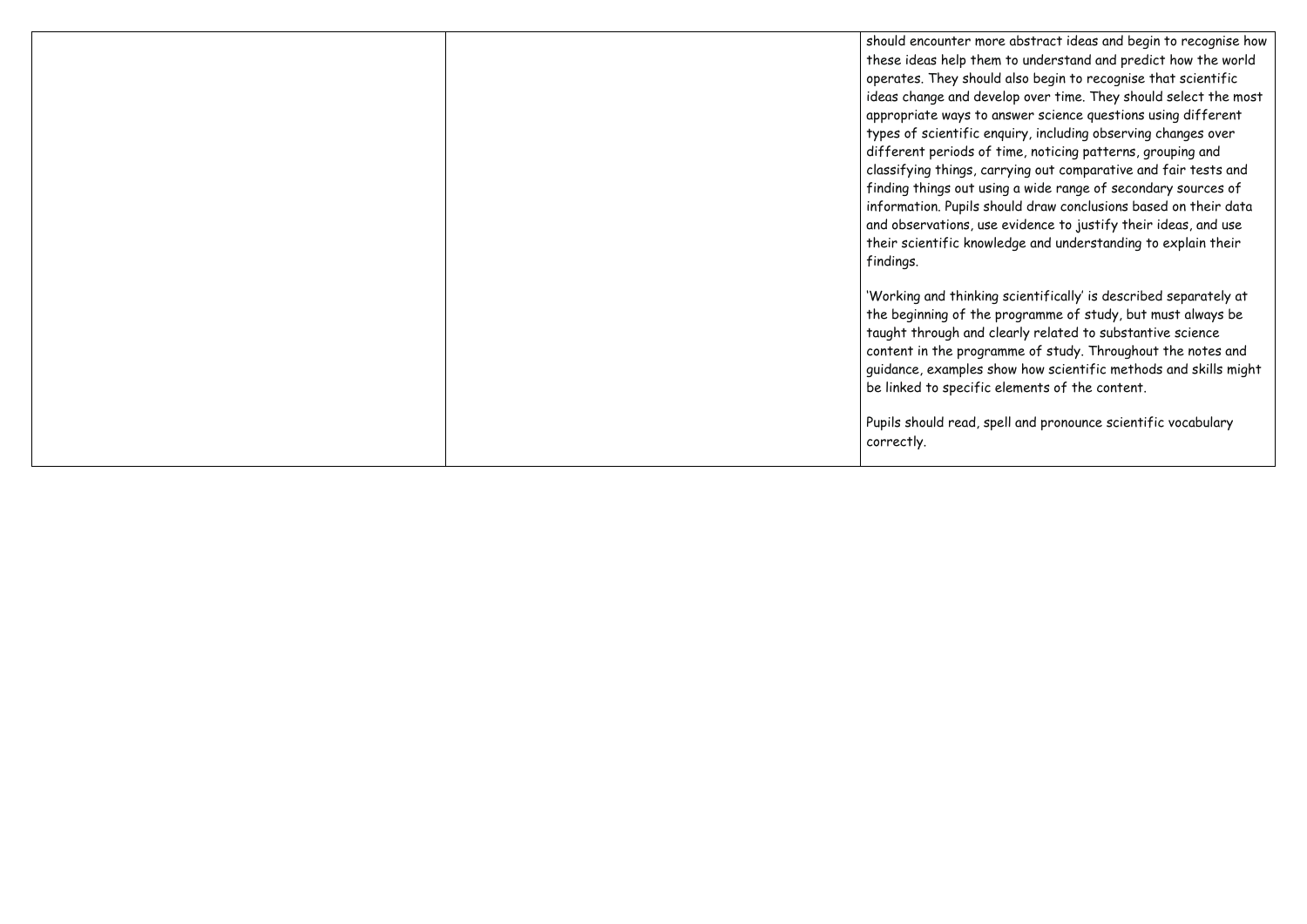# Progression - Knowledge and Skills

| Subject Content           | <b>Knowledge and Skills</b>                                                                                                                                                                                                                                                                                                                                                                                                                                                                                                                                                                                                                                                                                                                                                                                                                                                                                                                                                          |                  |                                                                                                                                                                                                                                                                                                                                                                                                                                                                                                                                                                                                                                                                                                                                                                                                                                                                                                                                                                  |                  |
|---------------------------|--------------------------------------------------------------------------------------------------------------------------------------------------------------------------------------------------------------------------------------------------------------------------------------------------------------------------------------------------------------------------------------------------------------------------------------------------------------------------------------------------------------------------------------------------------------------------------------------------------------------------------------------------------------------------------------------------------------------------------------------------------------------------------------------------------------------------------------------------------------------------------------------------------------------------------------------------------------------------------------|------------------|------------------------------------------------------------------------------------------------------------------------------------------------------------------------------------------------------------------------------------------------------------------------------------------------------------------------------------------------------------------------------------------------------------------------------------------------------------------------------------------------------------------------------------------------------------------------------------------------------------------------------------------------------------------------------------------------------------------------------------------------------------------------------------------------------------------------------------------------------------------------------------------------------------------------------------------------------------------|------------------|
|                           | Year 3 Knowledge                                                                                                                                                                                                                                                                                                                                                                                                                                                                                                                                                                                                                                                                                                                                                                                                                                                                                                                                                                     | Year 4 Knowledge | Year 5 Knowledge                                                                                                                                                                                                                                                                                                                                                                                                                                                                                                                                                                                                                                                                                                                                                                                                                                                                                                                                                 | Year 6 Knowledge |
| <b>Forces and Magnets</b> | compare how things move on different<br>surfaces;<br>notice that some forces need contact<br>between 2 objects, but magnetic forces<br>can act at a distance:<br>observe how magnets attract or repel<br>each other and attract some materials<br>and not others;<br>compare and group together a variety of<br>everyday materials on the basis of<br>whether they are attracted to a magnet,<br>and identify some magnetic materials;<br>describe magnets as having 2 poles;<br>predict whether 2 magnets will attract or<br>repel each other, depending on which<br>poles are facing.                                                                                                                                                                                                                                                                                                                                                                                              |                  | explain that unsupported objects fall<br>towards the Earth because of the<br>force of gravity acting between the<br>Earth and the falling object;<br>identify the effects of air resistance,<br>water resistance and friction, that<br>act between moving surfaces;<br>recognise that some mechanisms<br>including levers, pulleys and gears<br>allow a smaller force to have a<br>greater effect.                                                                                                                                                                                                                                                                                                                                                                                                                                                                                                                                                               |                  |
|                           | Year 3 Skills                                                                                                                                                                                                                                                                                                                                                                                                                                                                                                                                                                                                                                                                                                                                                                                                                                                                                                                                                                        | Year 4 Skills    | Year 5 Skills                                                                                                                                                                                                                                                                                                                                                                                                                                                                                                                                                                                                                                                                                                                                                                                                                                                                                                                                                    | Year 6 Skills    |
|                           | $\circ$<br>asking relevant questions and using<br>$\circ$<br>different types of scientific enquiries to<br>answer them:<br>setting up simple practical enquiries,<br>$\circ$<br>comparative and fair tests;<br>o making systematic and careful<br>observations and, where appropriate,<br>taking accurate measurements using<br>standard units, using a range of<br>equipment, including thermometers and<br>data loggers;<br>gathering, recording, classifying and<br>presenting data in a variety of ways to<br>help in answering questions;<br>recording findings using simple scientific<br>$\circ$<br>language, drawings, labelled diagrams,<br>keys, bar charts, and tables;<br>reporting on findings from enquiries,<br>$\circ$<br>including oral and written explanations,<br>displays or presentations of results and<br>conclusions;<br>using results to draw simple conclusions,<br>$\circ$<br>make predictions for new values, suggest<br>improvements and raise further |                  | planning different types of scientific<br>$\circ$<br>enquiries to answer questions, including<br>recognising and controlling variables<br>where necessary;<br>o taking measurements, using a range of<br>scientific equipment, with increasing<br>accuracy and precision, taking repeat<br>readings when appropriate;<br>o recording data and results of increasing<br>complexity using scientific diagrams and<br>labels, classification keys, tables,<br>scatter graphs, bar and line graphs;<br>using test results to make predictions to<br>$\circ$<br>set up further comparative and fair<br>tests;<br>$\circ$ reporting and presenting findings from<br>enquiries, including conclusions, causal<br>relationships and explanations of and a<br>degree of trust in results, in oral and<br>written forms such as displays and other<br>presentations;<br>o identifying scientific evidence that has<br>been used to support or refute ideas or<br>arguments | O                |

|                                                                                                                           | Year 6 Knowledge |
|---------------------------------------------------------------------------------------------------------------------------|------------------|
| jects fall<br>of the<br>een the<br>esistance,<br>on, that<br>s;<br>iisms<br>gears<br>e a                                  |                  |
|                                                                                                                           | Year 6 Skills    |
| ntific<br><b>ncluding</b><br>ibles<br>nge of<br>asing<br>epeat<br>creasing<br>ams and<br>S,<br>phs;<br>ictions to<br>fair | $\circ$          |
| gs from<br>causal<br>f and a<br>al and<br>and other<br>hat has<br>ideas or                                                |                  |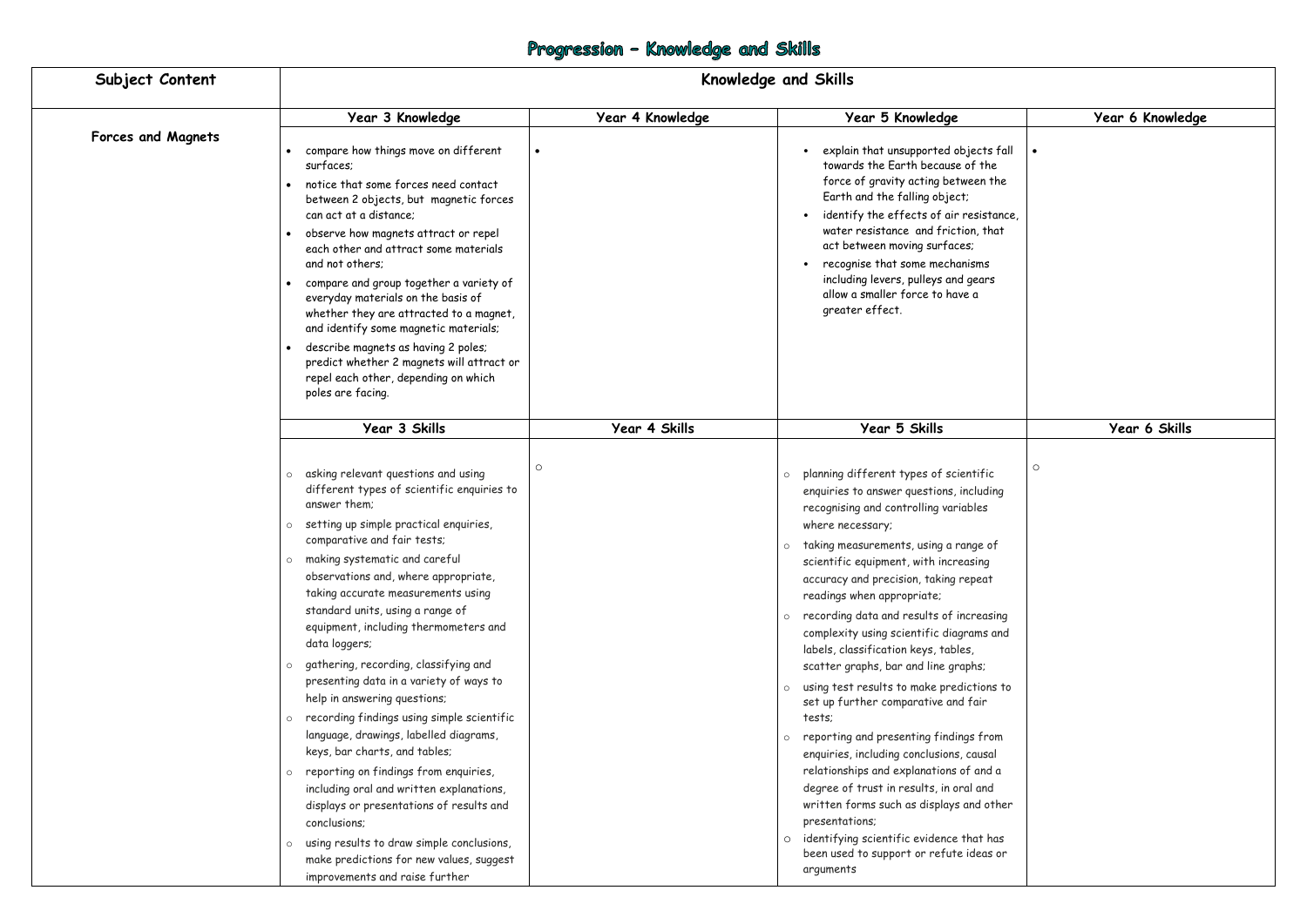| questions;                                |  |
|-------------------------------------------|--|
| identifying differences,                  |  |
| similarities or changes related           |  |
| to simple scientific ideas and            |  |
| processes;                                |  |
| using straightforward scientific evidence |  |
| to answer questions or to support their   |  |
| findings.                                 |  |

|                 | to simple scientific ideas and                                                       |                  |                      |                                                                                               |
|-----------------|--------------------------------------------------------------------------------------|------------------|----------------------|-----------------------------------------------------------------------------------------------|
|                 | processes;                                                                           |                  |                      |                                                                                               |
|                 | using straightforward scientific evidence<br>$\circ$                                 |                  |                      |                                                                                               |
|                 | to answer questions or to support their                                              |                  |                      |                                                                                               |
|                 | findings.                                                                            |                  |                      |                                                                                               |
|                 |                                                                                      |                  |                      |                                                                                               |
| Subject Content |                                                                                      |                  | Knowledge and Skills |                                                                                               |
|                 | Year 3 Knowledge                                                                     | Year 4 Knowledge | Year 5 Knowledge     | Year 6 Knowledge                                                                              |
| Light           |                                                                                      |                  |                      |                                                                                               |
|                 | • recognise that they need light in                                                  |                  |                      | recognise that light appears to travel                                                        |
|                 | order to see things and that dark is                                                 |                  |                      | in straight lines;                                                                            |
|                 | the absence of light;                                                                |                  |                      | use the idea that light travels in<br>$\bullet$                                               |
|                 | notice that light is reflected from                                                  |                  |                      | straight lines to explain that objects                                                        |
|                 | surfaces;                                                                            |                  |                      | are seen because they give out or                                                             |
|                 | • recognise that light from the sun can                                              |                  |                      | reflect light into the eye;                                                                   |
|                 | be dangerous and that                                                                |                  |                      | explain that we see things because                                                            |
|                 | there are ways to protect their eyes;                                                |                  |                      | light travels from light sources to our<br>eyes or from light sources to objects              |
|                 | • recognise that shadows are formed<br>when the light from a light source is         |                  |                      | and then to our eyes;                                                                         |
|                 | blocked by an opaque object;                                                         |                  |                      | use the idea that light travels in                                                            |
|                 | find patterns in the way that the<br>$\bullet$                                       |                  |                      | straight lines to explain why shadows                                                         |
|                 | size of shadows change.                                                              |                  |                      | have the same shape as the objects                                                            |
|                 |                                                                                      |                  |                      | that cast them.                                                                               |
|                 | Year 3 Skills                                                                        | Year 4 Skills    | Year 5 Skills        | Year 6 Skills                                                                                 |
|                 |                                                                                      |                  |                      |                                                                                               |
|                 | asking relevant questions and using                                                  | $\circ$          | $\circ$              |                                                                                               |
|                 | $\circ$<br>different types of scientific enquiries to                                |                  |                      | planning different types of scientific<br>$\circ$<br>enquiries to answer questions, including |
|                 | answer them;                                                                         |                  |                      | recognising and controlling variables                                                         |
|                 | setting up simple practical enquiries,<br>$\circ$                                    |                  |                      | where necessary;                                                                              |
|                 | comparative and fair tests;                                                          |                  |                      |                                                                                               |
|                 | making systematic and careful                                                        |                  |                      | taking measurements, using a range of<br>$\circ$                                              |
|                 | $\circ$<br>observations and, where appropriate,                                      |                  |                      | scientific equipment, with increasing                                                         |
|                 | taking accurate measurements using                                                   |                  |                      | accuracy and precision, taking repeat                                                         |
|                 | standard units, using a range of                                                     |                  |                      | readings when appropriate;                                                                    |
|                 | equipment, including thermometers and                                                |                  |                      | recording data and results of increasing<br>$\circ$                                           |
|                 | data loggers;                                                                        |                  |                      | complexity using scientific diagrams and                                                      |
|                 | gathering, recording, classifying and                                                |                  |                      | labels, classification keys, tables,                                                          |
|                 | presenting data in a variety of ways to                                              |                  |                      | scatter graphs, bar and line graphs;                                                          |
|                 | help in answering questions;                                                         |                  |                      | using test results to make predictions to<br>$\circ$                                          |
|                 |                                                                                      |                  |                      | set up further comparative and fair                                                           |
|                 | recording findings using simple scientific<br>$\circ$                                |                  |                      | tests;                                                                                        |
|                 | language, drawings, labelled diagrams,                                               |                  |                      | reporting and presenting findings from<br>$\circ$                                             |
|                 | keys, bar charts, and tables;                                                        |                  |                      | enquiries, including conclusions, causal                                                      |
|                 | reporting on findings from enquiries,<br>$\circ$                                     |                  |                      | relationships and explanations of and a                                                       |
|                 | including oral and written explanations,<br>displays or presentations of results and |                  |                      | degree of trust in results, in oral and<br>written forms such as displays and other           |
|                 |                                                                                      |                  |                      |                                                                                               |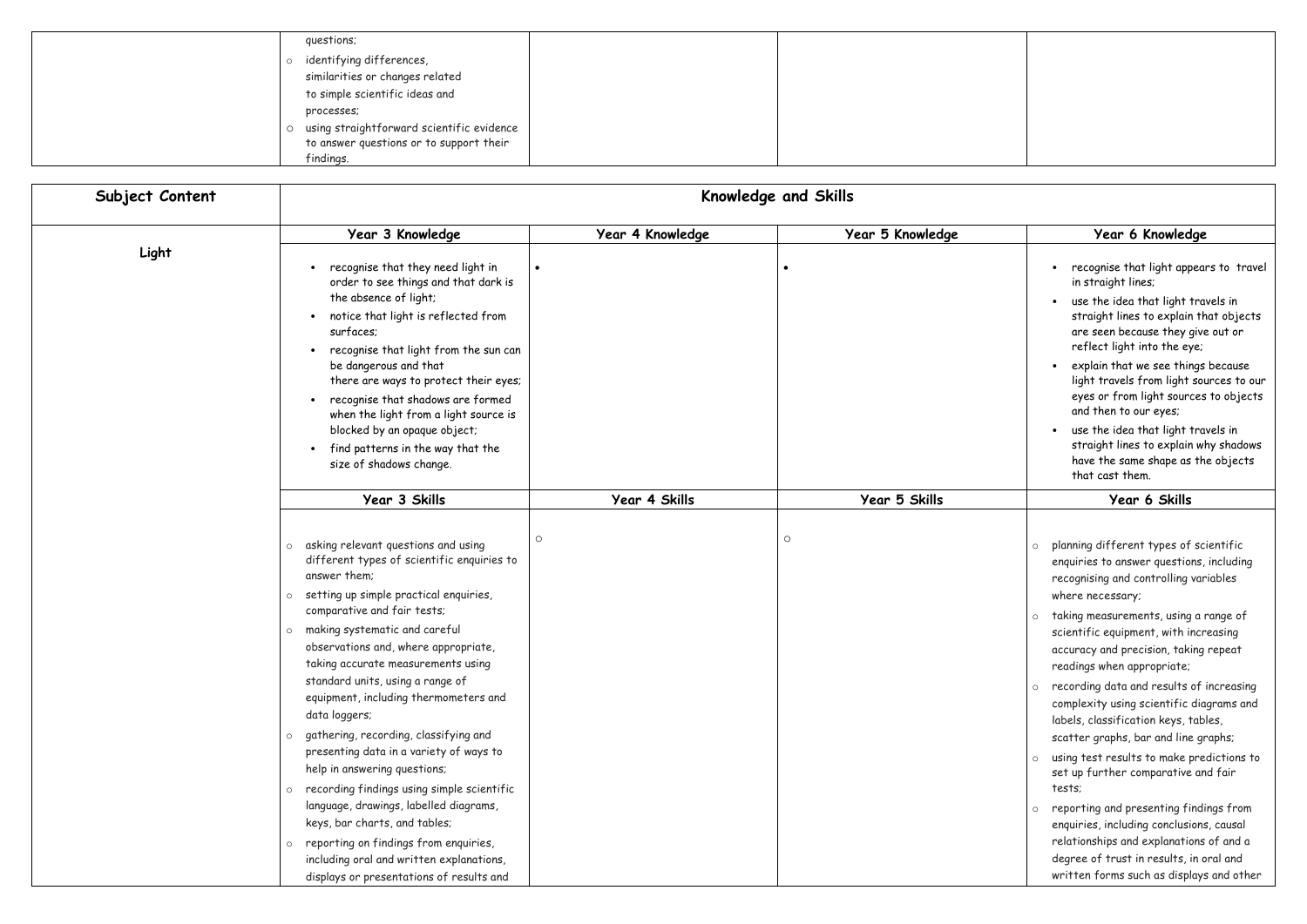| conclusions;                                         |
|------------------------------------------------------|
| using results to draw simple conclusions,<br>$\circ$ |
| make predictions for new values, suggest             |
| improvements and raise further                       |
| questions;                                           |
| identifying differences,<br>$\circ$                  |
| similarities or changes related                      |
| to simple scientific ideas and                       |
| processes;                                           |
| using straightforward scientific evidence            |
| to answer questions or to support their              |
| findings.                                            |

|         | presentations;                                                                                   |
|---------|--------------------------------------------------------------------------------------------------|
| $\circ$ | identifying scientific evidence that has<br>been used to support or refute ideas or<br>arguments |
|         |                                                                                                  |
|         |                                                                                                  |
|         |                                                                                                  |

| Year 6 Knowledge |
|------------------|
|                  |
|                  |
|                  |
|                  |
|                  |
|                  |
|                  |
|                  |
|                  |
| Year 6 Skills    |
|                  |
| $\circ$          |
|                  |
|                  |
|                  |
|                  |
|                  |
|                  |
|                  |
|                  |
|                  |
|                  |
|                  |
|                  |
|                  |

| Subject Content | Knowledge and Skills                                                                                                                                                                                                                                                                                                                                                                                                                                                                                                                                                                                                                                                                                                                                                                                                                                    |                  |                  |                  |
|-----------------|---------------------------------------------------------------------------------------------------------------------------------------------------------------------------------------------------------------------------------------------------------------------------------------------------------------------------------------------------------------------------------------------------------------------------------------------------------------------------------------------------------------------------------------------------------------------------------------------------------------------------------------------------------------------------------------------------------------------------------------------------------------------------------------------------------------------------------------------------------|------------------|------------------|------------------|
|                 | Year 3 Knowledge                                                                                                                                                                                                                                                                                                                                                                                                                                                                                                                                                                                                                                                                                                                                                                                                                                        | Year 4 Knowledge | Year 5 Knowledge | Year 6 Knowledge |
| Rocks           | compare and group together different<br>$\bullet$<br>kinds of rocks on the<br>basis of their appearance and simple<br>physical properties;<br>describe in simple terms how fossils are<br>$\bullet$<br>formed when things<br>that have lived are trapped within rock;<br>recognise that soils are made from rocks<br>$\bullet$<br>and organic matter.<br>To understand the life of Mary Leakey<br>$\bullet$<br>and her work about fossils.                                                                                                                                                                                                                                                                                                                                                                                                              |                  |                  | $\bullet$        |
|                 | Year 3 Skills                                                                                                                                                                                                                                                                                                                                                                                                                                                                                                                                                                                                                                                                                                                                                                                                                                           | Year 4 Skills    | Year 5 Skills    | Year 6 Skills    |
|                 | asking relevant questions and using<br>$\circ$<br>different types of scientific enquiries to<br>answer them:<br>setting up simple practical enquiries,<br>$\circ$<br>comparative and fair tests;<br>making systematic and careful<br>$\circ$<br>observations and, where appropriate,<br>taking accurate measurements using<br>standard units, using a range of<br>equipment, including thermometers and<br>data loggers;<br>gathering, recording, classifying and<br>$\circ$<br>presenting data in a variety of ways to<br>help in answering questions;<br>recording findings using simple scientific<br>$\circ$<br>language, drawings, labelled diagrams,<br>keys, bar charts, and tables;<br>reporting on findings from enquiries,<br>$\circ$<br>including oral and written explanations,<br>displays or presentations of results and<br>conclusions; | $\circ$          | $\circ$          | $\circ$          |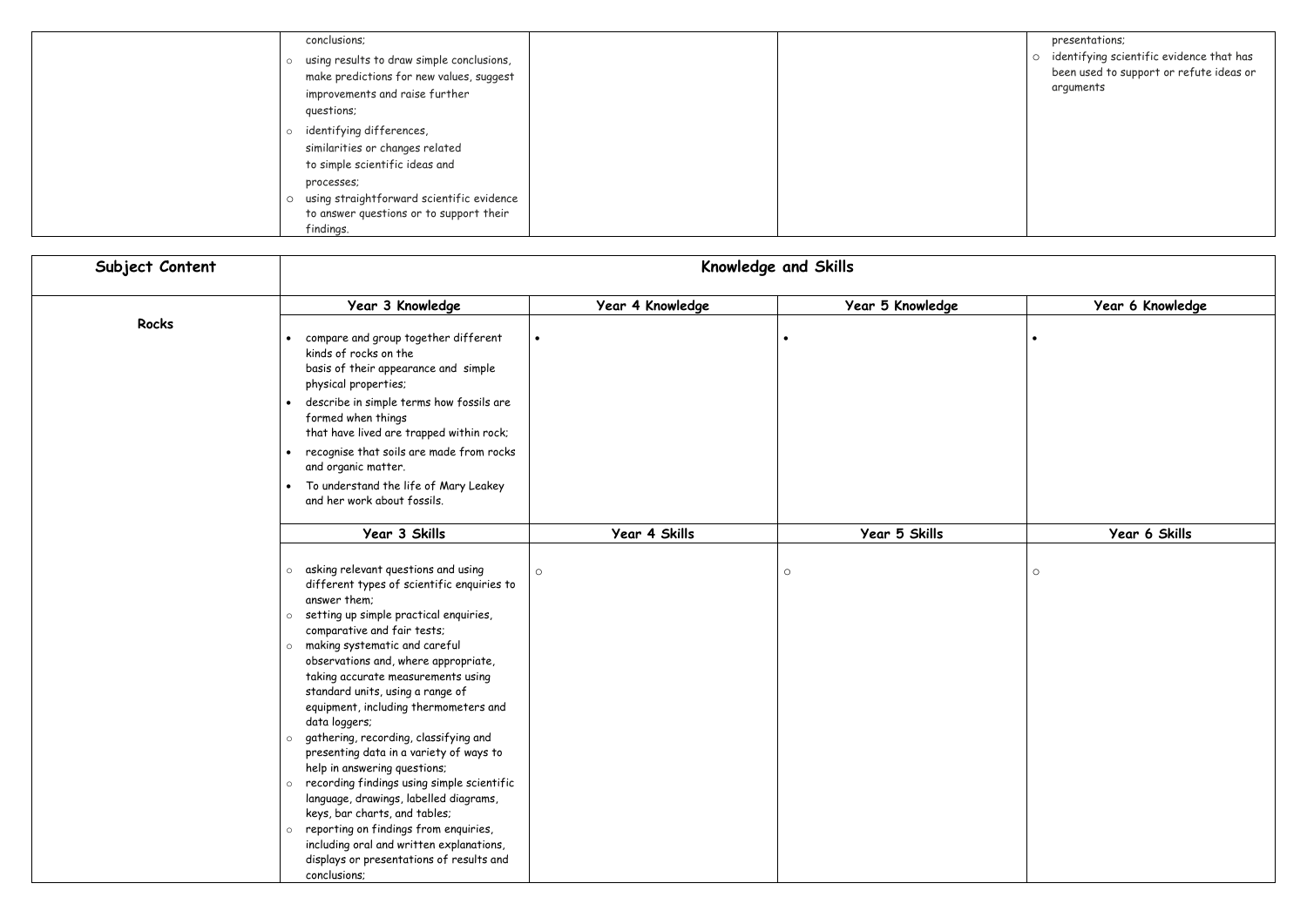| using results to draw simple conclusions,  |  |
|--------------------------------------------|--|
| make predictions for new values, suggest   |  |
| improvements and raise further             |  |
| questions;                                 |  |
| identifying differences, similarities or   |  |
| changes related to simple scientific ideas |  |
| and processes;                             |  |
| using straightforward scientific evidence  |  |
| to answer questions or to support their    |  |
| findings.                                  |  |

|                          | and processes;<br>using straightforward scientific evidence<br>$\circ$                                                                                                                                                                                                                                    |                                                                                                                                                                                                                                                                                  |                  |                                                                                                                                                                                                                                                                                                                                                                                                                                                                                                                                       |
|--------------------------|-----------------------------------------------------------------------------------------------------------------------------------------------------------------------------------------------------------------------------------------------------------------------------------------------------------|----------------------------------------------------------------------------------------------------------------------------------------------------------------------------------------------------------------------------------------------------------------------------------|------------------|---------------------------------------------------------------------------------------------------------------------------------------------------------------------------------------------------------------------------------------------------------------------------------------------------------------------------------------------------------------------------------------------------------------------------------------------------------------------------------------------------------------------------------------|
|                          | to answer questions or to support their<br>findings.                                                                                                                                                                                                                                                      |                                                                                                                                                                                                                                                                                  |                  |                                                                                                                                                                                                                                                                                                                                                                                                                                                                                                                                       |
| Subject Content          |                                                                                                                                                                                                                                                                                                           | Knowledge and Skills                                                                                                                                                                                                                                                             |                  |                                                                                                                                                                                                                                                                                                                                                                                                                                                                                                                                       |
|                          | Year 3 Knowledge                                                                                                                                                                                                                                                                                          | Year 4 Knowledge                                                                                                                                                                                                                                                                 | Year 5 Knowledge | Year 6 Knowledge                                                                                                                                                                                                                                                                                                                                                                                                                                                                                                                      |
| Animals including humans | identify that animals, including<br>humans, need the right types and<br>amount of nutrition, and that they<br>cannot make their own food; they get<br>nutrition from what they eat;<br>identify that humans and some other<br>animals have skeletons and muscles<br>for support, protection and movement. | describe the simple functions of the<br>basic parts of the digestive system in<br>humans;<br>identify the different types of teeth<br>in humans and their simple functions;<br>construct and interpret a variety of<br>food chains, identifying producers,<br>predators and prey |                  | describe the changes as humans<br>develop to old age.<br>identify and name the main parts of<br>the human circulatory system, and<br>describe the functions of the heart,<br>blood vessels and blood;<br>recognise the impact of diet,<br>exercise, drugs and lifestyle on the<br>way their bodies function;<br>describe the ways in which nutrients<br>and water are transported within<br>animals, including humans.<br>To label the parts and functions of the<br>heart.<br>To explain Dr Daniel Hale Williams'<br>accomplishments |
|                          | Year 3 Skills                                                                                                                                                                                                                                                                                             | Year 4 Skills                                                                                                                                                                                                                                                                    | Year 5 Skills    | Year 6 Skills                                                                                                                                                                                                                                                                                                                                                                                                                                                                                                                         |
|                          | asking relevant questions and using<br>$\circ$<br>different types of scientific enquiries to<br>answer them;<br>setting up simple practical enquiries,<br>comparative and fair tests;<br>making systematic and careful<br>$\circ$                                                                         | $\circ$<br>asking relevant questions and using<br>$\circ$<br>different types of scientific enquiries to<br>answer them:<br>setting up simple practical enquiries,<br>comparative and fair tests;<br>making systematic and careful<br>$\circ$                                     |                  | planning different types of scientific<br>$\circ$<br>enquiries to answer questions, including<br>recognising and controlling variables<br>where necessary;<br>taking measurements, using a range of<br>$\circ$<br>scientific equipment, with increasing                                                                                                                                                                                                                                                                               |
|                          | observations and, where appropriate,<br>taking accurate measurements using<br>standard units, using a range of<br>equipment, including thermometers and<br>data loggers;<br>gathering, recording, classifying and<br>presenting data in a variety of ways to                                              | observations and, where appropriate,<br>taking accurate measurements using<br>standard units, using a range of<br>equipment, including thermometers and<br>data loggers;<br>gathering, recording, classifying and<br>presenting data in a variety of ways to                     |                  | accuracy and precision, taking repeat<br>readings when appropriate;<br>recording data and results of increasing<br>$\circ$<br>complexity using scientific diagrams and<br>labels, classification keys, tables,<br>scatter graphs, bar and line graphs;                                                                                                                                                                                                                                                                                |
|                          | help in answering questions;<br>recording findings using simple scientific<br>language, drawings, labelled diagrams,<br>keys, bar charts, and tables;<br>reporting on findings from enquiries,                                                                                                            | help in answering questions;<br>recording findings using simple scientific<br>language, drawings, labelled diagrams,<br>keys, bar charts, and tables;<br>reporting on findings from enquiries,<br>$\circ$                                                                        |                  | using test results to make predictions to<br>$\circ$<br>set up further comparative and fair<br>tests;<br>reporting and presenting findings from<br>$\circ$<br>enquiries, including conclusions, causal<br>relationships and explanations of and a                                                                                                                                                                                                                                                                                     |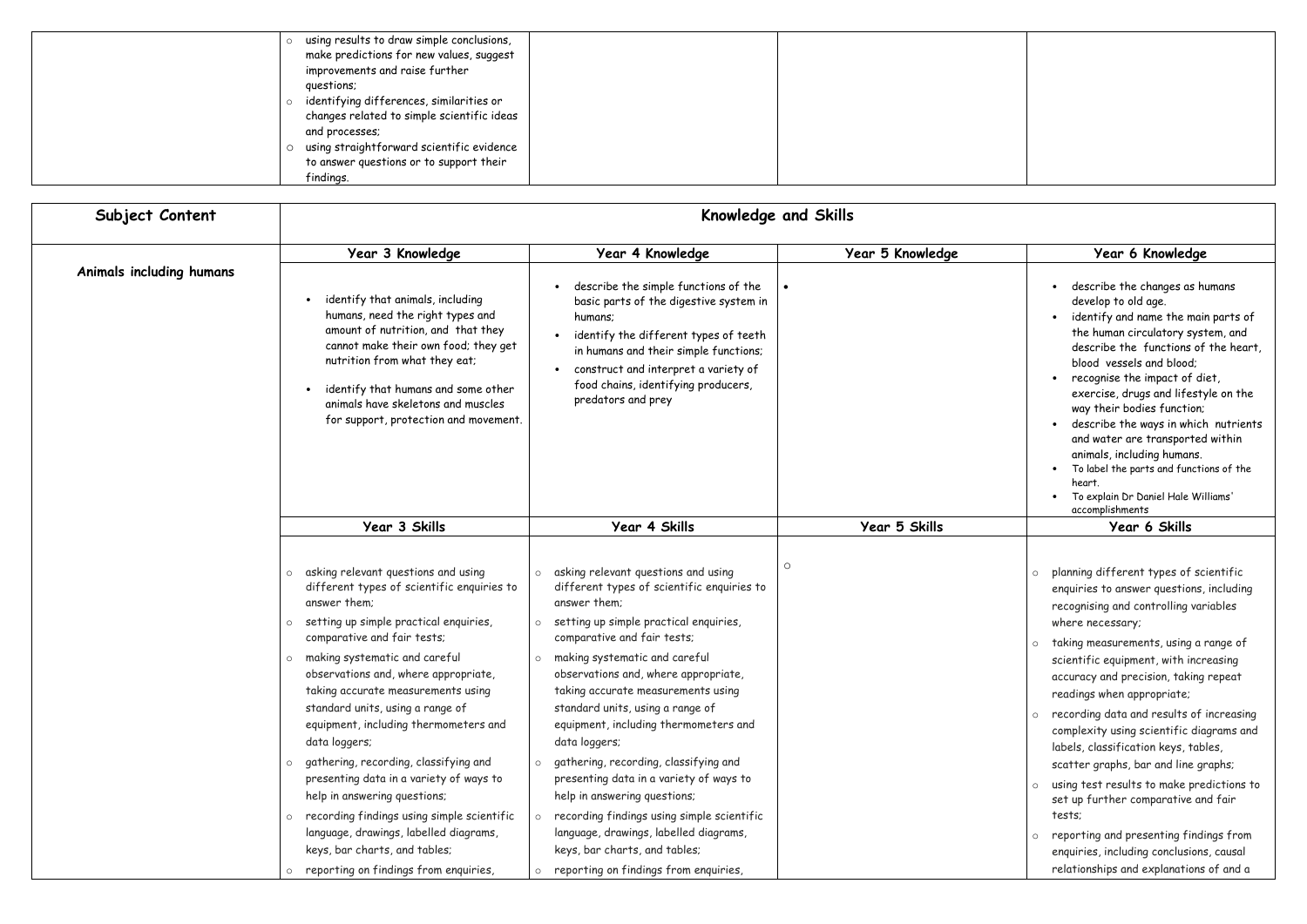|                 | including oral and written explanations,<br>displays or presentations of results and<br>conclusions;<br>using results to draw simple conclusions,<br>$\circ$<br>make predictions for new values, suggest<br>improvements and raise further<br>questions;                                                                                                                                                                                                                                                                                                                                                                                                                                                                                        | including oral and written explanations,<br>displays or presentations of results and<br>conclusions;<br>using results to draw simple conclusions,<br>$\circ$<br>make predictions for new values, suggest<br>improvements and raise further<br>questions; |                      | degree of trust in results, in oral and<br>written forms such as displays and other<br>presentations;<br>identifying scientific evidence that has<br>been used to support or refute ideas or<br>arguments |
|-----------------|-------------------------------------------------------------------------------------------------------------------------------------------------------------------------------------------------------------------------------------------------------------------------------------------------------------------------------------------------------------------------------------------------------------------------------------------------------------------------------------------------------------------------------------------------------------------------------------------------------------------------------------------------------------------------------------------------------------------------------------------------|----------------------------------------------------------------------------------------------------------------------------------------------------------------------------------------------------------------------------------------------------------|----------------------|-----------------------------------------------------------------------------------------------------------------------------------------------------------------------------------------------------------|
|                 | identifying differences,<br>$\circ$<br>similarities or changes related<br>to simple scientific ideas and<br>processes;<br>using straightforward scientific evidence<br>$\circ$<br>to answer questions or to support their<br>findings.                                                                                                                                                                                                                                                                                                                                                                                                                                                                                                          | identifying differences,<br>$\circ$<br>similarities or changes related<br>to simple scientific ideas and<br>processes;<br>using straightforward scientific evidence<br>to answer questions or to support their<br>findings.                              |                      |                                                                                                                                                                                                           |
| Subject Content |                                                                                                                                                                                                                                                                                                                                                                                                                                                                                                                                                                                                                                                                                                                                                 |                                                                                                                                                                                                                                                          | Knowledge and Skills |                                                                                                                                                                                                           |
|                 | Year 3 Knowledge                                                                                                                                                                                                                                                                                                                                                                                                                                                                                                                                                                                                                                                                                                                                | Year 4 Knowledge                                                                                                                                                                                                                                         | Year 5 Knowledge     | Year 6 Knowledge                                                                                                                                                                                          |
| Plants          | identify and describe the functions of<br>different parts of flowering plants:<br>roots, stem/trunk, leaves and flowers;<br>explore the requirements of plants<br>$\bullet$<br>for life and growth (air, light, water,<br>nutrients from soil, and room to grow)<br>and how they vary from plant to plant;<br>investigate the way in which water is<br>$\bullet$<br>transported within plants;<br>explore the part that flowers play in<br>the life cycle of flowering plants,<br>including pollination, seed formation<br>and seed dispersal.                                                                                                                                                                                                  | $\bullet$                                                                                                                                                                                                                                                |                      |                                                                                                                                                                                                           |
|                 | Year 3 Skills                                                                                                                                                                                                                                                                                                                                                                                                                                                                                                                                                                                                                                                                                                                                   | Year 4 Skills                                                                                                                                                                                                                                            | Year 5 Skills        | Year 6 Skills                                                                                                                                                                                             |
|                 | asking relevant questions and using<br>$\circ$<br>different types of scientific enquiries to<br>answer them;<br>setting up simple practical enquiries,<br>$\circ$<br>comparative and fair tests;<br>making systematic and careful<br>$\circ$<br>observations and, where appropriate,<br>taking accurate measurements using<br>standard units, using a range of<br>equipment, including thermometers and<br>data loggers;<br>gathering, recording, classifying and<br>$\circ$<br>presenting data in a variety of ways to<br>help in answering questions;<br>recording findings using simple scientific<br>$\circ$<br>language, drawings, labelled diagrams,<br>keys, bar charts, and tables;<br>reporting on findings from enquiries,<br>$\circ$ | $\circ$                                                                                                                                                                                                                                                  | $\circ$              | $\circ$                                                                                                                                                                                                   |

|   | degree of trust in results, in oral and  |
|---|------------------------------------------|
|   | written forms such as displays and other |
|   | presentations;                           |
| O | identifying scientific evidence that has |
|   | been used to support or refute ideas or  |
|   | arguments                                |
|   |                                          |
|   |                                          |
|   |                                          |
|   |                                          |
|   |                                          |
|   |                                          |
|   |                                          |
|   |                                          |
|   |                                          |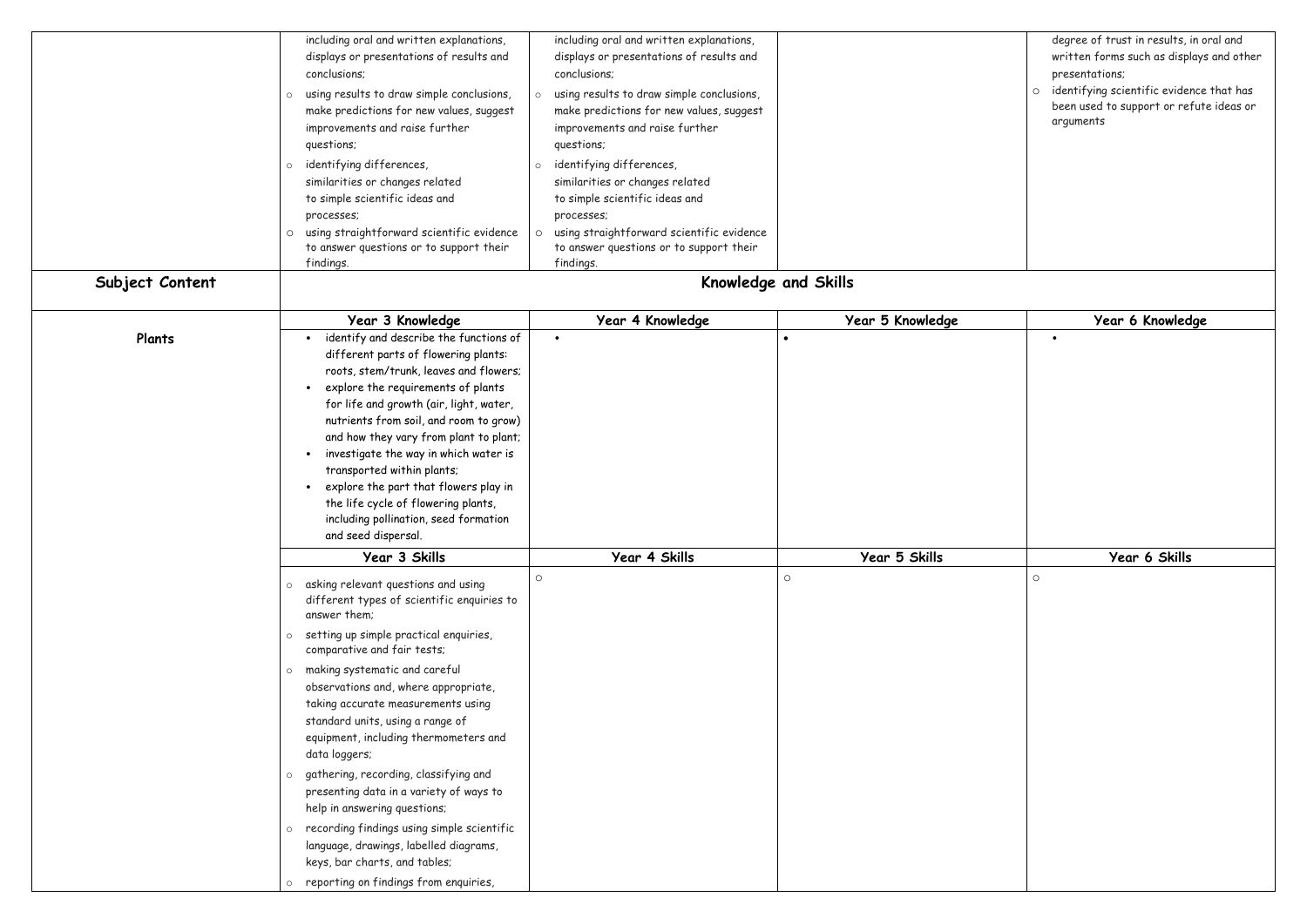|                         | including oral and written explanations,<br>displays or presentations of results and<br>conclusions;                                                                                                                          |                                                                                                                                                                                          |                  |                  |
|-------------------------|-------------------------------------------------------------------------------------------------------------------------------------------------------------------------------------------------------------------------------|------------------------------------------------------------------------------------------------------------------------------------------------------------------------------------------|------------------|------------------|
|                         | using results to draw simple conclusions,<br>$\circ$<br>make predictions for new values, suggest<br>improvements and raise further<br>questions;                                                                              |                                                                                                                                                                                          |                  |                  |
|                         | identifying differences,<br>$\circ$<br>similarities or changes related<br>to simple scientific ideas and<br>processes;<br>o using straightforward scientific evidence<br>to answer questions or to support their<br>findings. |                                                                                                                                                                                          |                  |                  |
| Subject Content         |                                                                                                                                                                                                                               | Knowledge and Skills                                                                                                                                                                     |                  |                  |
|                         | Year 3 Knowledge                                                                                                                                                                                                              | Year 4 Knowledge                                                                                                                                                                         | Year 5 Knowledge | Year 6 Knowledge |
| <b>States of Matter</b> |                                                                                                                                                                                                                               | compare and group materials<br>$\bullet$<br>together, according to whether<br>they are solids, liquids or gases;                                                                         |                  | $\bullet$        |
|                         |                                                                                                                                                                                                                               | observe that some materials change<br>$\bullet$<br>state when they are<br>heated or cooled, and measure<br>or research the temperature at which<br>this happens in degrees Celsius (°C); |                  |                  |
|                         |                                                                                                                                                                                                                               | identify the part played by<br>evaporation and condensation in the<br>water cycle and associate the rate of<br>evaporation with temperature.                                             |                  |                  |
|                         | Year 3 Skills                                                                                                                                                                                                                 | Year 4 Skills                                                                                                                                                                            | Year 5 Skills    | Year 6 Skills    |
|                         | $\circ$                                                                                                                                                                                                                       | $\circ$<br>asking relevant questions and using<br>$\circ$<br>different types of scientific enquiries to<br>answer them;                                                                  |                  | $\circ$          |
|                         |                                                                                                                                                                                                                               | setting up simple practical enquiries,<br>$\circ$<br>comparative and fair tests;                                                                                                         |                  |                  |
|                         |                                                                                                                                                                                                                               | making systematic and careful<br>$\circ$<br>observations and, where appropriate,                                                                                                         |                  |                  |
|                         |                                                                                                                                                                                                                               | taking accurate measurements using<br>standard units, using a range of<br>equipment, including thermometers and<br>data loggers;                                                         |                  |                  |
|                         |                                                                                                                                                                                                                               | gathering, recording, classifying and<br>$\circ$<br>presenting data in a variety of ways to<br>help in answering questions;                                                              |                  |                  |
|                         |                                                                                                                                                                                                                               | recording findings using simple scientific<br>$\circ$<br>language, drawings, labelled diagrams,<br>keys, bar charts, and tables;                                                         |                  |                  |
|                         |                                                                                                                                                                                                                               | reporting on findings from enquiries,<br>$\circ$<br>including oral and written explanations,                                                                                             |                  |                  |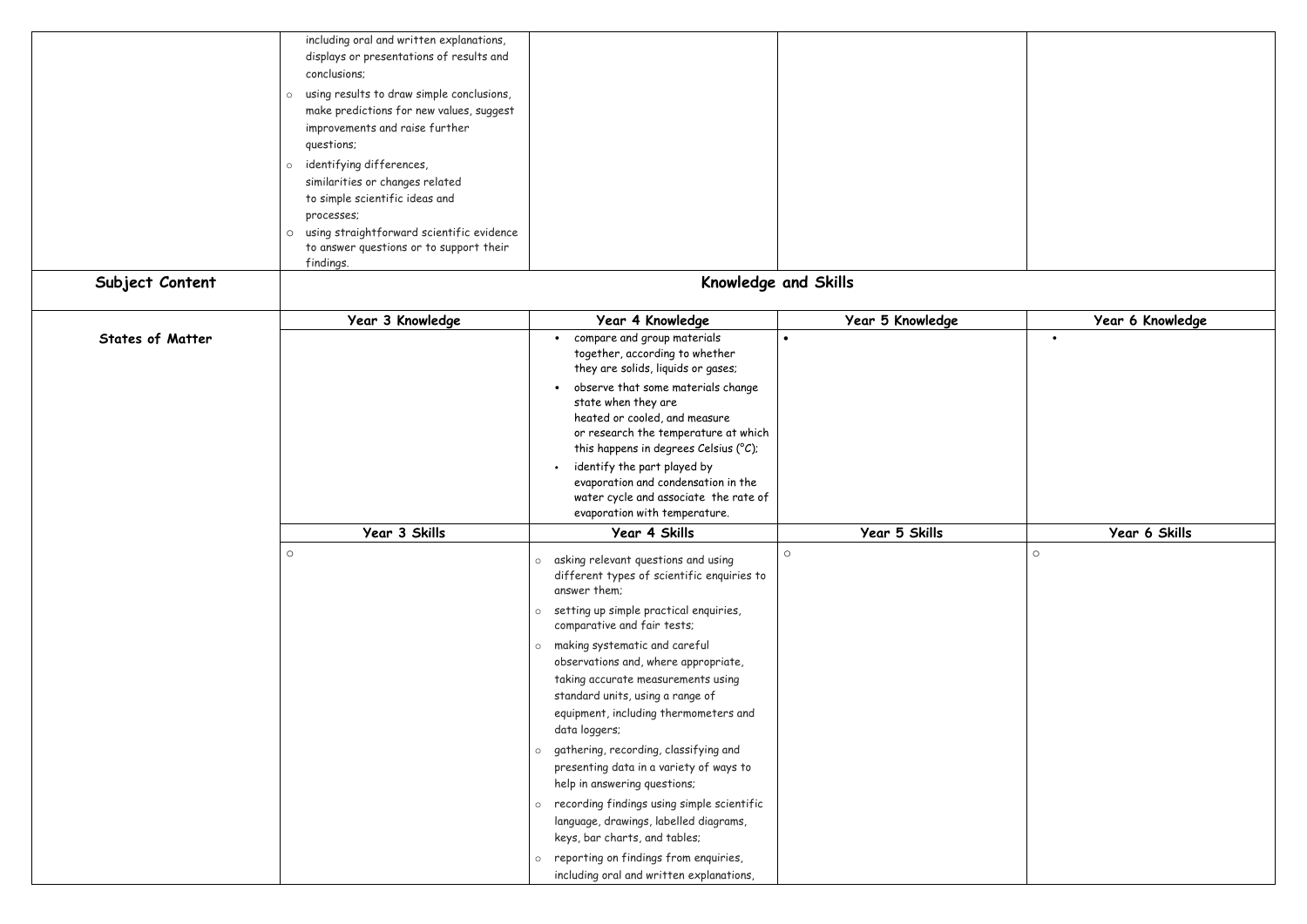

|                 |                  | displays or presentations of results and                                                |                  |         |
|-----------------|------------------|-----------------------------------------------------------------------------------------|------------------|---------|
|                 |                  | conclusions;                                                                            |                  |         |
|                 |                  | using results to draw simple conclusions,<br>$\circ$                                    |                  |         |
|                 |                  | make predictions for new values, suggest                                                |                  |         |
|                 |                  | improvements and raise further                                                          |                  |         |
|                 |                  | questions;                                                                              |                  |         |
|                 |                  |                                                                                         |                  |         |
|                 |                  | identifying differences,<br>$\circ$                                                     |                  |         |
|                 |                  | similarities or changes related                                                         |                  |         |
|                 |                  | to simple scientific ideas and                                                          |                  |         |
|                 |                  | processes;                                                                              |                  |         |
|                 |                  | using straightforward scientific evidence<br>$\circ$                                    |                  |         |
|                 |                  | to answer questions or to support their                                                 |                  |         |
|                 |                  | findings.                                                                               |                  |         |
| Subject Content |                  | Knowledge and Skills                                                                    |                  |         |
|                 | Year 3 Knowledge | Year 4 Knowledge                                                                        | Year 5 Knowledge |         |
| Sound           |                  | identify how sounds are made,<br>$\bullet$                                              | $\bullet$        |         |
|                 |                  | associating some of them with<br>something vibrating;                                   |                  |         |
|                 |                  | recognise that vibrations from<br>$\bullet$                                             |                  |         |
|                 |                  | sounds travel through a medium to the                                                   |                  |         |
|                 |                  | ear;                                                                                    |                  |         |
|                 |                  | find patterns between the pitch of a<br>$\bullet$                                       |                  |         |
|                 |                  | sound and features of the object that                                                   |                  |         |
|                 |                  | produced it;                                                                            |                  |         |
|                 |                  | find patterns between the volume of a<br>$\bullet$                                      |                  |         |
|                 |                  | sound and the                                                                           |                  |         |
|                 |                  | strength of the vibrations that                                                         |                  |         |
|                 |                  | produced it;                                                                            |                  |         |
|                 |                  |                                                                                         |                  |         |
|                 |                  | recognise that sounds get fainter as<br>$\bullet$<br>the distance from the sound source |                  |         |
|                 |                  | increases.                                                                              |                  |         |
|                 |                  |                                                                                         |                  |         |
|                 | Year 3 Skills    | Year 4 Skills                                                                           | Year 5 Skills    |         |
|                 | $\circ$          | asking relevant questions and using<br>$\circ$                                          | $\circ$          | $\circ$ |
|                 |                  | different types of scientific enquiries to                                              |                  |         |
|                 |                  | answer them;                                                                            |                  |         |
|                 |                  | setting up simple practical enquiries,<br>$\circ$                                       |                  |         |
|                 |                  | comparative and fair tests;                                                             |                  |         |
|                 |                  |                                                                                         |                  |         |
|                 |                  | making systematic and careful<br>$\circ$                                                |                  |         |
|                 |                  | observations and, where appropriate,                                                    |                  |         |
|                 |                  | taking accurate measurements using                                                      |                  |         |
|                 |                  | standard units, using a range of                                                        |                  |         |
|                 |                  | equipment, including thermometers and                                                   |                  |         |
|                 |                  | data loggers;                                                                           |                  |         |
|                 |                  | gathering, recording, classifying and<br>$\circ$                                        |                  |         |
|                 |                  | presenting data in a variety of ways to                                                 |                  |         |
|                 |                  | help in answering questions;                                                            |                  |         |
|                 |                  |                                                                                         |                  |         |
|                 |                  | o recording findings using simple scientific                                            |                  |         |

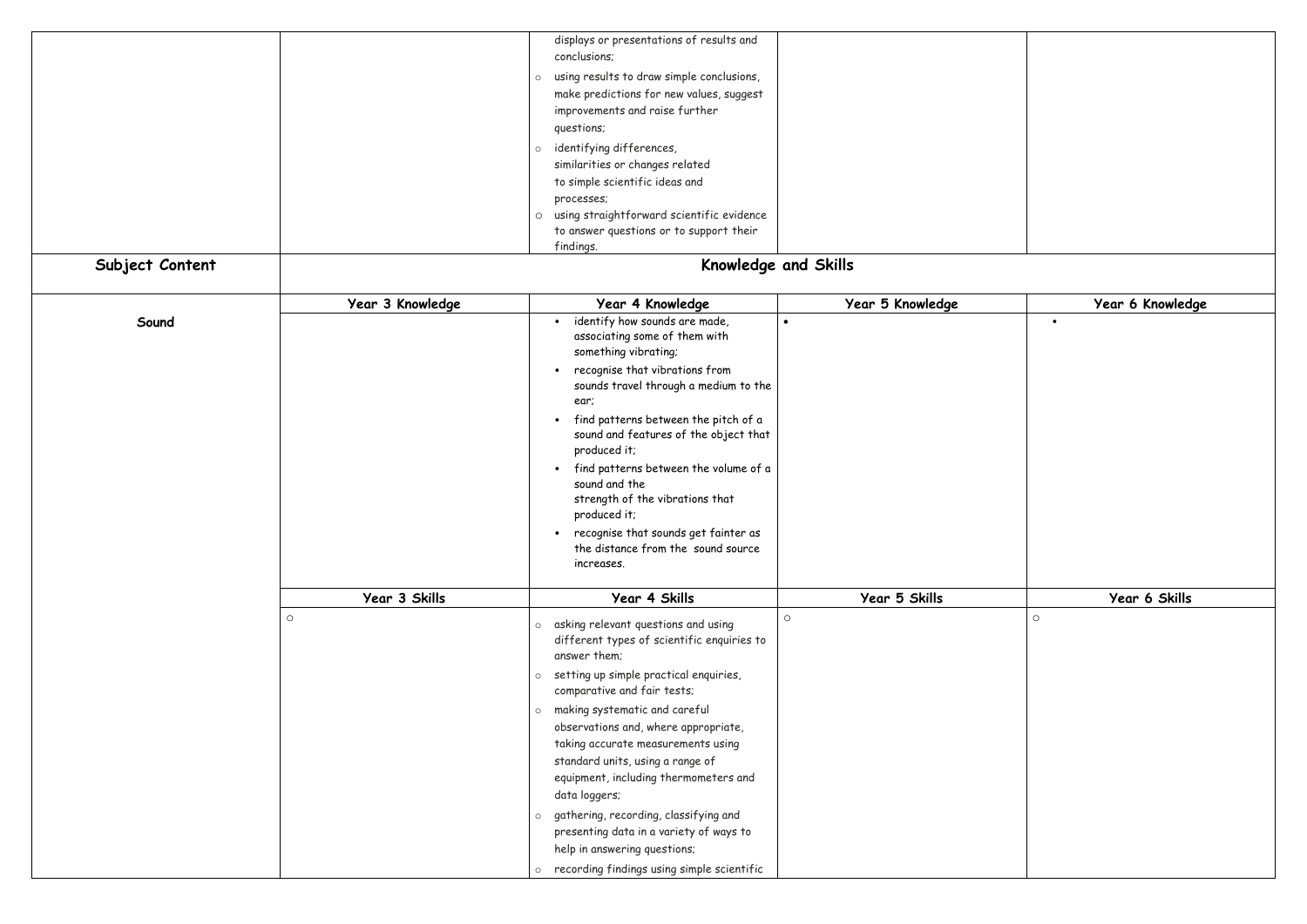|             |                  | language, drawings, labelled diagrams,                               |                  |                                                                  |
|-------------|------------------|----------------------------------------------------------------------|------------------|------------------------------------------------------------------|
|             |                  | keys, bar charts, and tables;                                        |                  |                                                                  |
|             |                  | reporting on findings from enquiries,<br>$\circ$                     |                  |                                                                  |
|             |                  | including oral and written explanations,                             |                  |                                                                  |
|             |                  | displays or presentations of results and                             |                  |                                                                  |
|             |                  | conclusions;                                                         |                  |                                                                  |
|             |                  | using results to draw simple conclusions,                            |                  |                                                                  |
|             |                  | make predictions for new values, suggest                             |                  |                                                                  |
|             |                  | improvements and raise further                                       |                  |                                                                  |
|             |                  | questions;                                                           |                  |                                                                  |
|             |                  | identifying differences,                                             |                  |                                                                  |
|             |                  | similarities or changes related                                      |                  |                                                                  |
|             |                  | to simple scientific ideas and                                       |                  |                                                                  |
|             |                  | processes;                                                           |                  |                                                                  |
|             |                  | using straightforward scientific evidence<br>$\circ$                 |                  |                                                                  |
|             |                  | to answer questions or to support their                              |                  |                                                                  |
|             |                  | findings.                                                            |                  |                                                                  |
|             | Year 3 Knowledge | Year 4 Knowledge                                                     | Year 5 Knowledge | Year 6 Knowledge                                                 |
| Electricity |                  | identify common appliances that run                                  |                  | associate the brightness of a<br>$\bullet$                       |
|             |                  | on electricity;                                                      |                  | volume of a<br>buzzer with the number and vo                     |
|             |                  | construct a simple series electrical                                 |                  | cells used in the circuit;                                       |
|             |                  | circuit, identifying and naming its                                  |                  |                                                                  |
|             |                  | basic parts, including cells, wires,<br>bulbs, switches and buzzers; |                  | compare and give reasons for                                     |
|             |                  |                                                                      |                  | in how components function, in<br>brightness of bulbs, the loudr |
|             |                  | identify whether or not a lamp will<br>light in a simple series      |                  | buzzers and the on/off positio                                   |
|             |                  | circuit, based on whether or not the                                 |                  | switches;                                                        |
|             |                  | lamp is part of a complete loop with a                               |                  | use recognised symbols when                                      |
|             |                  | battery;                                                             |                  | representing a simple circuit in                                 |
|             |                  | $\bullet$<br>recognise that a switch opens and                       |                  | explain how Steve Jobs used elec                                 |
|             |                  | closes a circuit and associate this                                  |                  | design computers.                                                |
|             |                  | with whether or not a lamp lights in a                               |                  | answer questions about Steve Job                                 |
|             |                  | simple series circuit;                                               |                  | work.                                                            |
|             |                  | recognise some common conductors                                     |                  |                                                                  |
|             |                  | and insulators associate metals with                                 |                  |                                                                  |
|             |                  | being good conductors.                                               |                  |                                                                  |
|             | Year 3 Skills    | Year 4 Skills                                                        | Year 5 Skills    | Year 6 Skills                                                    |
|             | $\circ$          | asking relevant questions and using<br>$\circ$                       | $\circ$          | planning different types of sc<br>$\circ$                        |
|             |                  | different types of scientific enquiries to                           |                  | enquiries to answer questions,                                   |
|             |                  | answer them;                                                         |                  | recognising and controlling var                                  |
|             |                  | setting up simple practical enquiries,<br>$\circ$                    |                  | where necessary;                                                 |
|             |                  | comparative and fair tests;                                          |                  | o taking measurements, using a r                                 |
|             |                  | making systematic and careful<br>$\circ$                             |                  | scientific equipment, with incr                                  |
|             |                  | observations and, where appropriate,                                 |                  | accuracy and precision, taking                                   |
|             |                  | taking accurate measurements using                                   |                  | readings when appropriate;                                       |
|             |                  | standard units, using a range of                                     |                  | o recording data and results of                                  |
|             |                  | equipment, including thermometers and                                |                  | complexity using scientific dia                                  |
|             |                  | data loggers;                                                        |                  | labels, classification keys, tab                                 |
|             |                  | gathering, recording, classifying and<br>$\circ$                     |                  | scatter graphs, bar and line gr                                  |
|             |                  |                                                                      |                  |                                                                  |

| Year 6 Knowledge                                                                                                                                                                |
|---------------------------------------------------------------------------------------------------------------------------------------------------------------------------------|
| associate the brightness of a lamp or the<br>volume of a<br>buzzer with the number and voltage of<br>cells used in the circuit;                                                 |
| compare and give reasons for variations<br>in how components function, including the<br>brightness of bulbs, the loudness of<br>buzzers and the on/off position of<br>switches: |
| use recognised symbols when<br>representing a simple circuit in a diagram.                                                                                                      |
| explain how Steve Jobs used electronics to<br>design computers.                                                                                                                 |
| answer questions about Steve Jobs' life and<br>work.                                                                                                                            |
| <b>Year 6 Skills</b>                                                                                                                                                            |
| planning different types of scientific<br>$\circ$<br>enquiries to answer questions, including<br>recognising and controlling variables<br>where necessary;                      |
| taking measurements, using a range of<br>$\circ$<br>scientific equipment, with increasing<br>accuracy and precision, taking repeat<br>readings when appropriate;                |
| recording data and results of increasing<br>$\circ$<br>complexity using scientific diagrams and<br>labels, classification keys, tables,<br>scatter graphs, bar and line graphs; |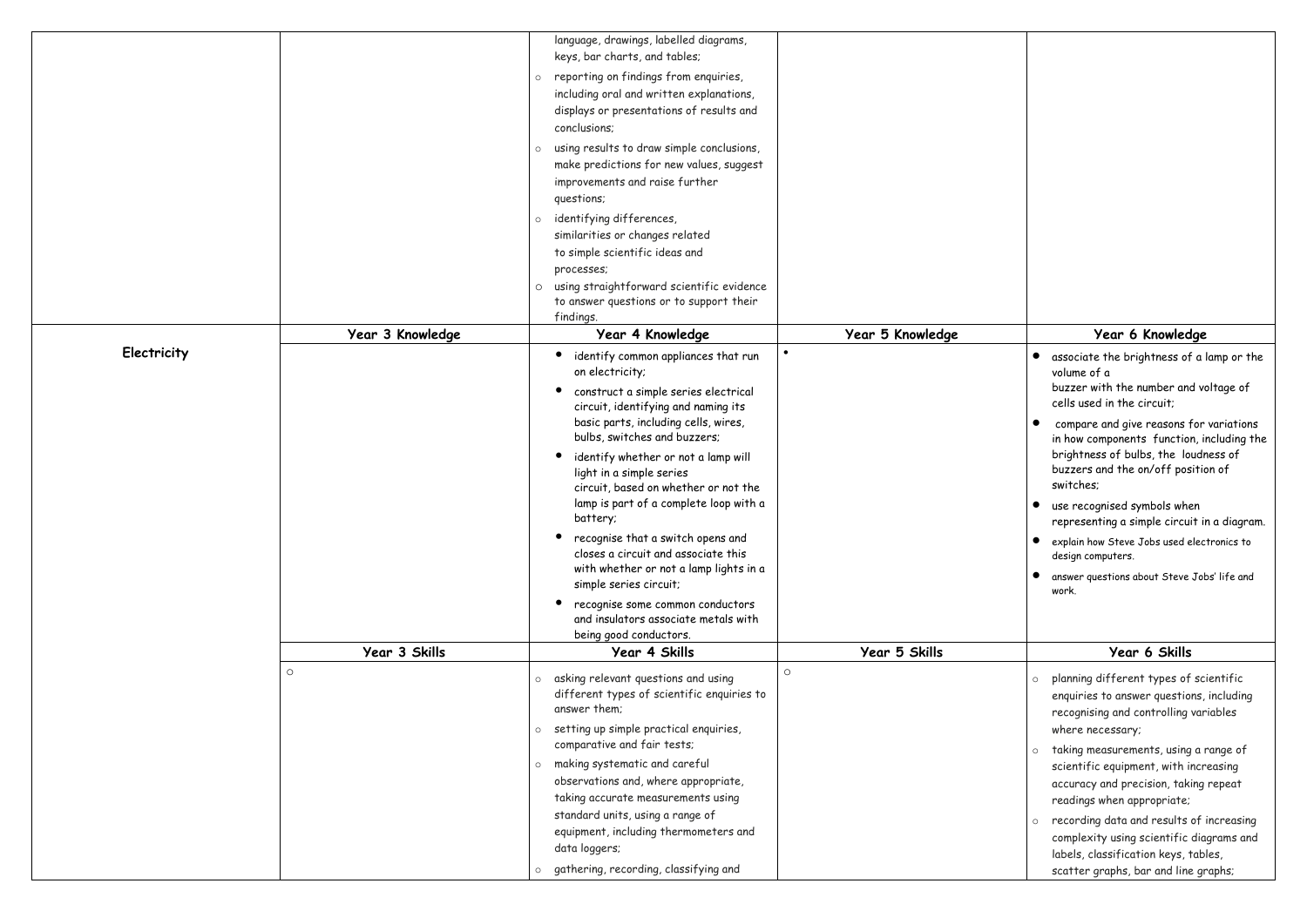| Living things and their habitats | Year 3 Knowledge | presenting data in a variety of ways to<br>help in answering questions;<br>recording findings using simple scientific<br>language, drawings, labelled diagrams,<br>keys, bar charts, and tables;<br>reporting on findings from enquiries,<br>including oral and written explanations,<br>displays or presentations of results and<br>conclusions;<br>using results to draw simple conclusions,<br>make predictions for new values, suggest<br>improvements and raise further<br>questions;<br>identifying differences,<br>similarities or changes related<br>to simple scientific ideas and<br>processes;<br>using straightforward scientific evidence<br>to answer questions or to support their<br>findings.<br>Year 4 Knowledge<br>recognise that living things can be<br>grouped in a variety of ways; | Year 5 Knowledge | o using test results to make pre<br>set up further comparative an<br>tests;<br>o reporting and presenting findi<br>enquiries, including conclusions<br>relationships and explanations<br>degree of trust in results, in o<br>written forms such as displays<br>presentations;<br>o identifying scientific evidence<br>been used to support or refut<br>arguments<br>Year 6 Knowledge<br>describe the differences in th<br>cycles of a mammal, an amphib |
|----------------------------------|------------------|------------------------------------------------------------------------------------------------------------------------------------------------------------------------------------------------------------------------------------------------------------------------------------------------------------------------------------------------------------------------------------------------------------------------------------------------------------------------------------------------------------------------------------------------------------------------------------------------------------------------------------------------------------------------------------------------------------------------------------------------------------------------------------------------------------|------------------|---------------------------------------------------------------------------------------------------------------------------------------------------------------------------------------------------------------------------------------------------------------------------------------------------------------------------------------------------------------------------------------------------------------------------------------------------------|
|                                  |                  | explore and use classification keys to<br>help group, identify and name a<br>variety of living things in their local<br>and wider environment;<br>recognise that environments can<br>change and that this can sometimes                                                                                                                                                                                                                                                                                                                                                                                                                                                                                                                                                                                    |                  | insect and a bird;<br>describe the life process of<br>reproduction in some plants an                                                                                                                                                                                                                                                                                                                                                                    |
|                                  |                  | pose dangers to living things.                                                                                                                                                                                                                                                                                                                                                                                                                                                                                                                                                                                                                                                                                                                                                                             |                  |                                                                                                                                                                                                                                                                                                                                                                                                                                                         |
|                                  | Year 3 Skills    | Year 4 Skills                                                                                                                                                                                                                                                                                                                                                                                                                                                                                                                                                                                                                                                                                                                                                                                              | Year 5 Skills    | Year 6 Skills                                                                                                                                                                                                                                                                                                                                                                                                                                           |
|                                  | $\circ$          | $\circ$<br>asking relevant questions and using<br>different types of scientific enquiries to<br>answer them;<br>setting up simple practical enquiries,<br>comparative and fair tests;                                                                                                                                                                                                                                                                                                                                                                                                                                                                                                                                                                                                                      |                  | o planning different types of sc<br>enquiries to answer questions,<br>recognising and controlling var<br>where necessary;<br>o taking measurements, using a                                                                                                                                                                                                                                                                                             |
|                                  |                  | making systematic and careful<br>observations and, where appropriate,<br>taking accurate measurements using<br>standard units, using a range of<br>equipment, including thermometers and<br>data loggers;                                                                                                                                                                                                                                                                                                                                                                                                                                                                                                                                                                                                  |                  | scientific equipment, with incr<br>accuracy and precision, taking<br>readings when appropriate;<br>o recording data and results of<br>complexity using scientific dia                                                                                                                                                                                                                                                                                   |
|                                  |                  | gathering, recording, classifying and<br>presenting data in a variety of ways to<br>help in answering questions;<br>recording findings using simple scientific                                                                                                                                                                                                                                                                                                                                                                                                                                                                                                                                                                                                                                             |                  | labels, classification keys, tab<br>scatter graphs, bar and line gr<br>o using test results to make pre<br>set up further comparative an<br>tests;                                                                                                                                                                                                                                                                                                      |
|                                  |                  | language, drawings, labelled diagrams,<br>keys, bar charts, and tables;<br>o reporting on findings from enquiries,                                                                                                                                                                                                                                                                                                                                                                                                                                                                                                                                                                                                                                                                                         |                  | o reporting and presenting findi<br>enquiries, including conclusions<br>relationships and explanations                                                                                                                                                                                                                                                                                                                                                  |

| $\circ$ | using test results to make predictions to<br>set up further comparative and fair<br>tests;                                                                                                                                             |
|---------|----------------------------------------------------------------------------------------------------------------------------------------------------------------------------------------------------------------------------------------|
| O       | reporting and presenting findings from<br>enquiries, including conclusions, causal<br>relationships and explanations of and a<br>degree of trust in results, in oral and<br>written forms such as displays and other<br>presentations; |
| 0       | identifying scientific evidence that has<br>been used to support or refute ideas or<br>arguments                                                                                                                                       |
|         |                                                                                                                                                                                                                                        |
|         | Year 6 Knowledge                                                                                                                                                                                                                       |
|         | describe the differences in the life<br>cycles of a mammal, an amphibian, an<br>insect and a bird;                                                                                                                                     |
|         | describe the life process of<br>reproduction in some plants and animals.                                                                                                                                                               |
|         | Year 6 Skills                                                                                                                                                                                                                          |
| $\circ$ | planning different types of scientific<br>enquiries to answer questions, including<br>recognising and controlling variables<br>where necessary;                                                                                        |
| O       | taking measurements, using a range of<br>scientific equipment, with increasing<br>accuracy and precision, taking repeat<br>readings when appropriate;                                                                                  |
| $\circ$ | recording data and results of increasing<br>complexity using scientific diagrams and<br>labels, classification keys, tables,<br>scatter graphs, bar and line graphs;                                                                   |
| $\circ$ | using test results to make predictions to<br>set up further comparative and fair<br>tests:                                                                                                                                             |
| $\circ$ | reporting and presenting findings from<br>enquiries, including conclusions, causal<br>relationships and explanations of and a                                                                                                          |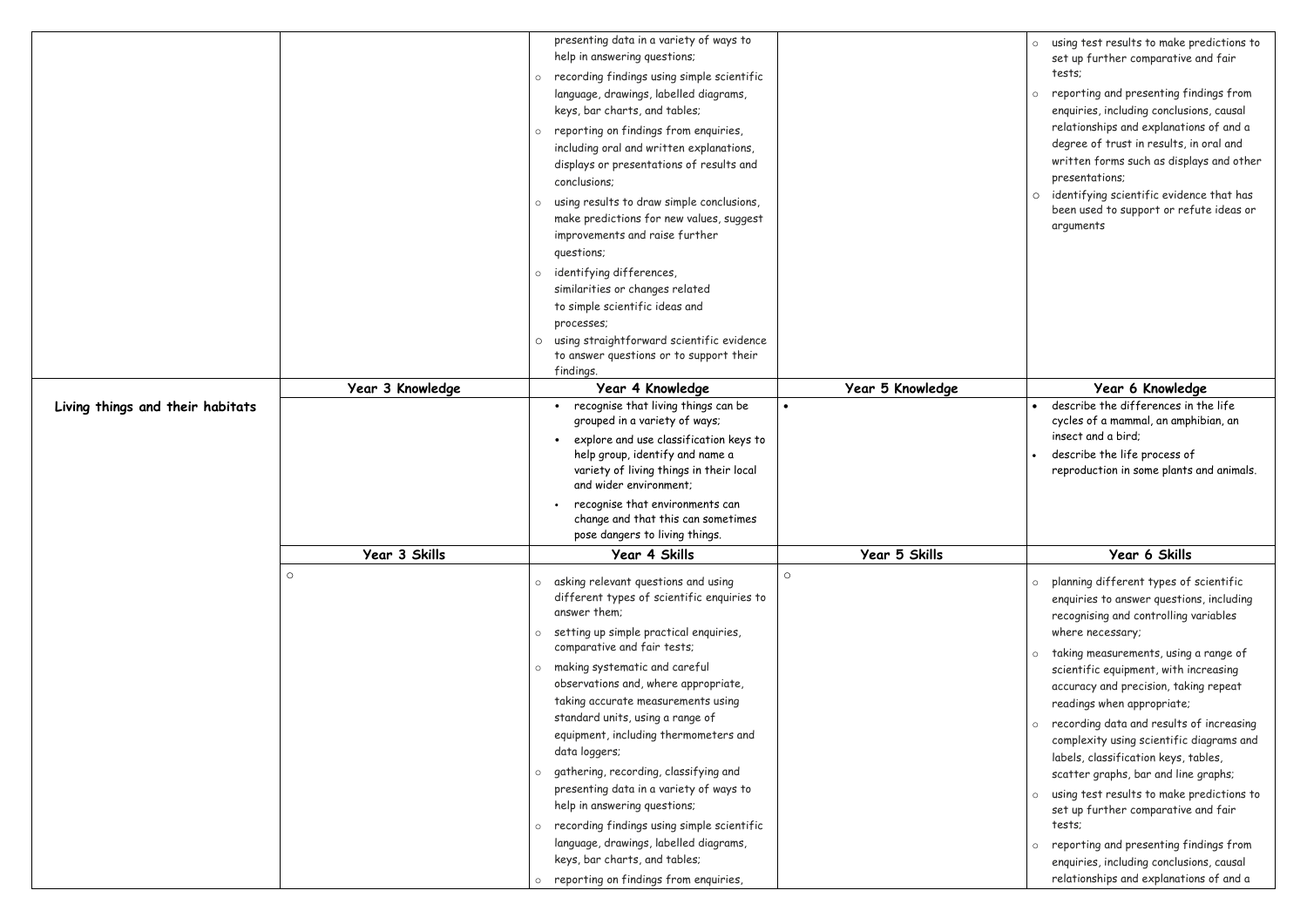|                                  |                  | including oral and written explanations,<br>displays or presentations of results and<br>conclusions;                                                                                                                                   |                                                                                                                                                                                                                                                                                                                                                     | degree of trust in results, in a<br>written forms such as displays<br>presentations; |
|----------------------------------|------------------|----------------------------------------------------------------------------------------------------------------------------------------------------------------------------------------------------------------------------------------|-----------------------------------------------------------------------------------------------------------------------------------------------------------------------------------------------------------------------------------------------------------------------------------------------------------------------------------------------------|--------------------------------------------------------------------------------------|
|                                  |                  | using results to draw simple conclusions,<br>$\circ$<br>make predictions for new values, suggest<br>improvements and raise further<br>questions;                                                                                       |                                                                                                                                                                                                                                                                                                                                                     | o identifying scientific evidence<br>been used to support or refut<br>arguments      |
|                                  |                  | identifying differences,<br>$\circ$<br>similarities or changes related<br>to simple scientific ideas and<br>processes;<br>using straightforward scientific evidence<br>$\circ$<br>to answer questions or to support their<br>findings. |                                                                                                                                                                                                                                                                                                                                                     |                                                                                      |
|                                  | Year 3 Knowledge | Year 4 Knowledge                                                                                                                                                                                                                       | Year 5 Knowledge                                                                                                                                                                                                                                                                                                                                    | Year 6 Knowledge                                                                     |
| <b>Evolution and Inheritance</b> |                  | $\bullet$                                                                                                                                                                                                                              | recognise that living things have<br>$\bullet$<br>changed over time and that fossils<br>provide information about living<br>things that inhabited the Earth<br>millions of years ago;<br>recognise that living things produce<br>$\bullet$<br>offspring of the same kind, but<br>normally offspring vary and are not<br>identical to their parents; | $\bullet$                                                                            |
|                                  |                  |                                                                                                                                                                                                                                        | identify how animals and plants are<br>adapted to suit their environment in<br>different ways and that adaptation<br>may lead to evolution.                                                                                                                                                                                                         |                                                                                      |
|                                  | Year 3 Skills    | Year 4 Skills                                                                                                                                                                                                                          | Year 5 Skills                                                                                                                                                                                                                                                                                                                                       | Year 6 Skills                                                                        |
|                                  | $\circ$          | $\circ$                                                                                                                                                                                                                                | o planning different types of scientific<br>enquiries to answer questions, including<br>recognising and controlling variables<br>where necessary;                                                                                                                                                                                                   | $\bigcirc$                                                                           |
|                                  |                  |                                                                                                                                                                                                                                        | taking measurements, using a range of<br>$\circ$<br>scientific equipment, with increasing<br>accuracy and precision, taking repeat<br>readings when appropriate;                                                                                                                                                                                    |                                                                                      |
|                                  |                  |                                                                                                                                                                                                                                        | o recording data and results of increasing<br>complexity using scientific diagrams and<br>labels, classification keys, tables,<br>scatter graphs, bar and line graphs;                                                                                                                                                                              |                                                                                      |
|                                  |                  |                                                                                                                                                                                                                                        | o using test results to make predictions to<br>set up further comparative and fair<br>tests;                                                                                                                                                                                                                                                        |                                                                                      |
|                                  |                  |                                                                                                                                                                                                                                        | o reporting and presenting findings from<br>enquiries, including conclusions, causal<br>relationships and explanations of and a<br>degree of trust in results, in oral and<br>written forms such as displays and other                                                                                                                              |                                                                                      |
|                                  |                  |                                                                                                                                                                                                                                        | presentations;                                                                                                                                                                                                                                                                                                                                      |                                                                                      |

|       |         | degree of trust in results, in oral and                                                          |
|-------|---------|--------------------------------------------------------------------------------------------------|
|       |         | written forms such as displays and other                                                         |
|       |         | presentations;                                                                                   |
|       | $\circ$ | identifying scientific evidence that has<br>been used to support or refute ideas or<br>arguments |
|       |         |                                                                                                  |
|       |         |                                                                                                  |
|       |         |                                                                                                  |
|       |         |                                                                                                  |
|       |         |                                                                                                  |
|       |         |                                                                                                  |
|       |         |                                                                                                  |
|       |         |                                                                                                  |
|       |         | Year 6 Knowledge                                                                                 |
|       |         |                                                                                                  |
| ils   |         |                                                                                                  |
|       |         |                                                                                                  |
| uce   |         |                                                                                                  |
|       |         |                                                                                                  |
| 10t   |         |                                                                                                  |
| ıre   |         |                                                                                                  |
| ıt in |         |                                                                                                  |
| tion  |         |                                                                                                  |
|       |         |                                                                                                  |
|       |         | Year 6 Skills                                                                                    |
|       | $\circ$ |                                                                                                  |
| c     |         |                                                                                                  |
| ing   |         |                                                                                                  |
|       |         |                                                                                                  |
|       |         |                                                                                                  |
| ρf    |         |                                                                                                  |
| t     |         |                                                                                                  |
|       |         |                                                                                                  |
|       |         |                                                                                                  |
| sing  |         |                                                                                                  |
| and   |         |                                                                                                  |
|       |         |                                                                                                  |
|       |         |                                                                                                  |
| is to |         |                                                                                                  |
|       |         |                                                                                                  |
| om    |         |                                                                                                  |
| al    |         |                                                                                                  |
| d a   |         |                                                                                                  |
| d     |         |                                                                                                  |
| ther  |         |                                                                                                  |
|       |         |                                                                                                  |
|       |         |                                                                                                  |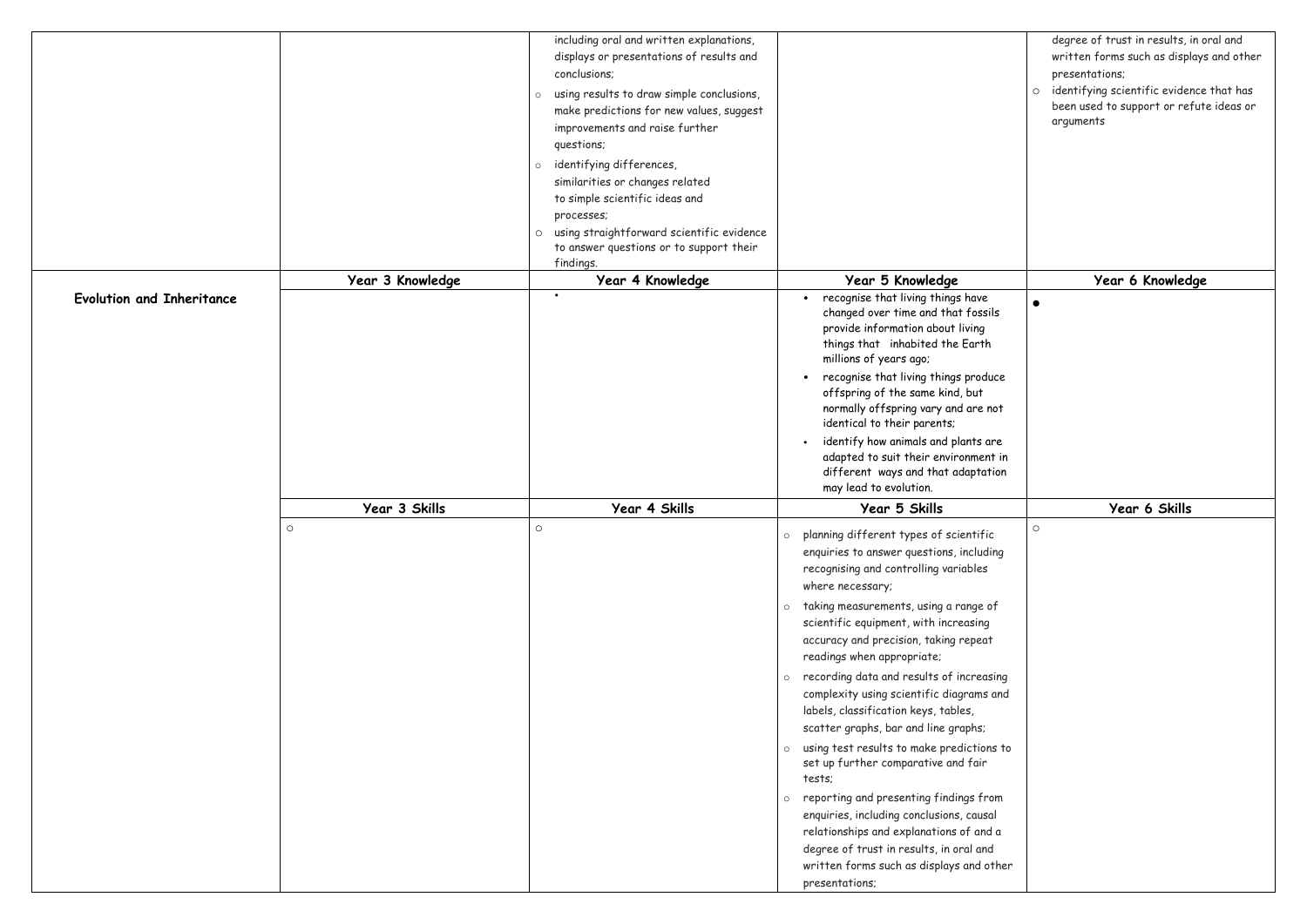|                                     |                  |                               | o identifying scientific evidence that has<br>been used to support or refute ideas or<br>arguments                                                                                                                              |                  |
|-------------------------------------|------------------|-------------------------------|---------------------------------------------------------------------------------------------------------------------------------------------------------------------------------------------------------------------------------|------------------|
|                                     | Year 3 Knowledge | Year 4 Knowledge              | Year 5 Knowledge                                                                                                                                                                                                                | Year 6 Knowledge |
| Earth and Space                     |                  | $\bullet$                     | describe the movement of the<br>Earth and other planets relative to<br>the sun in the solar system;<br>describe the movement of the<br>moon relative to the Earth;                                                              |                  |
|                                     |                  |                               | describe the sun, Earth and moon as<br>$\bullet$<br>approximately spherical bodies;<br>use the idea of the Earth's rotation to                                                                                                  |                  |
|                                     |                  |                               | explain day and night and the<br>apparent movement of the sun across<br>the sky.<br>Understand Stephen Hawking's theories                                                                                                       |                  |
|                                     |                  |                               | about black holes and report my findings.                                                                                                                                                                                       |                  |
|                                     | Year 3 Skills    | Year 4 Skills                 | Year 5 Skills                                                                                                                                                                                                                   | Year 6 Skills    |
|                                     | $\circ$          | $\circ$                       | planning different types of scientific<br>$\circ$<br>enquiries to answer questions, including<br>recognising and controlling variables<br>where necessary;                                                                      | $\circ$          |
|                                     |                  |                               | o taking measurements, using a range of<br>scientific equipment, with increasing<br>accuracy and precision, taking repeat<br>readings when appropriate;                                                                         |                  |
|                                     |                  |                               | o recording data and results of increasing<br>complexity using scientific diagrams and<br>labels, classification keys, tables,<br>scatter graphs, bar and line graphs;                                                          |                  |
|                                     |                  |                               | o using test results to make predictions to<br>set up further comparative and fair<br>tests;                                                                                                                                    |                  |
|                                     |                  |                               | reporting and presenting findings from<br>$\circ$<br>enquiries, including conclusions, causal<br>relationships and explanations of and a<br>degree of trust in results, in oral and<br>written forms such as displays and other |                  |
|                                     |                  |                               | presentations;<br>o identifying scientific evidence that has<br>been used to support or refute ideas or<br>arguments                                                                                                            |                  |
|                                     | Year 3 Knowledge | Year 4 Knowledge<br>$\bullet$ | Year 5 Knowledge                                                                                                                                                                                                                | Year 6 Knowledge |
| Properties and Changes of Materials |                  |                               | compare and group together everyday<br>materials on the basis of their<br>properties, including their hardness,<br>solubility, transparency, conductivity<br>(electrical and thermal), and response<br>to magnets;              |                  |

| has           |                  |
|---------------|------------------|
| s or          |                  |
|               |                  |
|               |                  |
|               | Year 6 Knowledge |
|               |                  |
| $\mathsf{to}$ |                  |
|               |                  |
|               |                  |
|               |                  |
|               |                  |
| n as          |                  |
|               |                  |
|               |                  |
| tion to       |                  |
|               |                  |
| cross         |                  |
|               |                  |
|               |                  |
| ries          |                  |
| dings.        |                  |
|               | Year 6 Skills    |
|               |                  |
| c             | $\circ$          |
| ling          |                  |
|               |                  |
|               |                  |
|               |                  |
| of            |                  |
|               |                  |
|               |                  |
| t             |                  |
|               |                  |
|               |                  |
| sing          |                  |
| and           |                  |
|               |                  |
|               |                  |
|               |                  |
| ns to         |                  |
|               |                  |
|               |                  |
|               |                  |
| om            |                  |
| αl            |                  |
|               |                  |
| d a           |                  |
| d             |                  |
| ther          |                  |
|               |                  |
|               |                  |
| has           |                  |
| s or          |                  |
|               |                  |
|               | Year 6 Knowledge |
|               |                  |
| ryday         |                  |
|               |                  |
| iess,         |                  |
| ivity         |                  |
| ponse         |                  |
|               |                  |
|               |                  |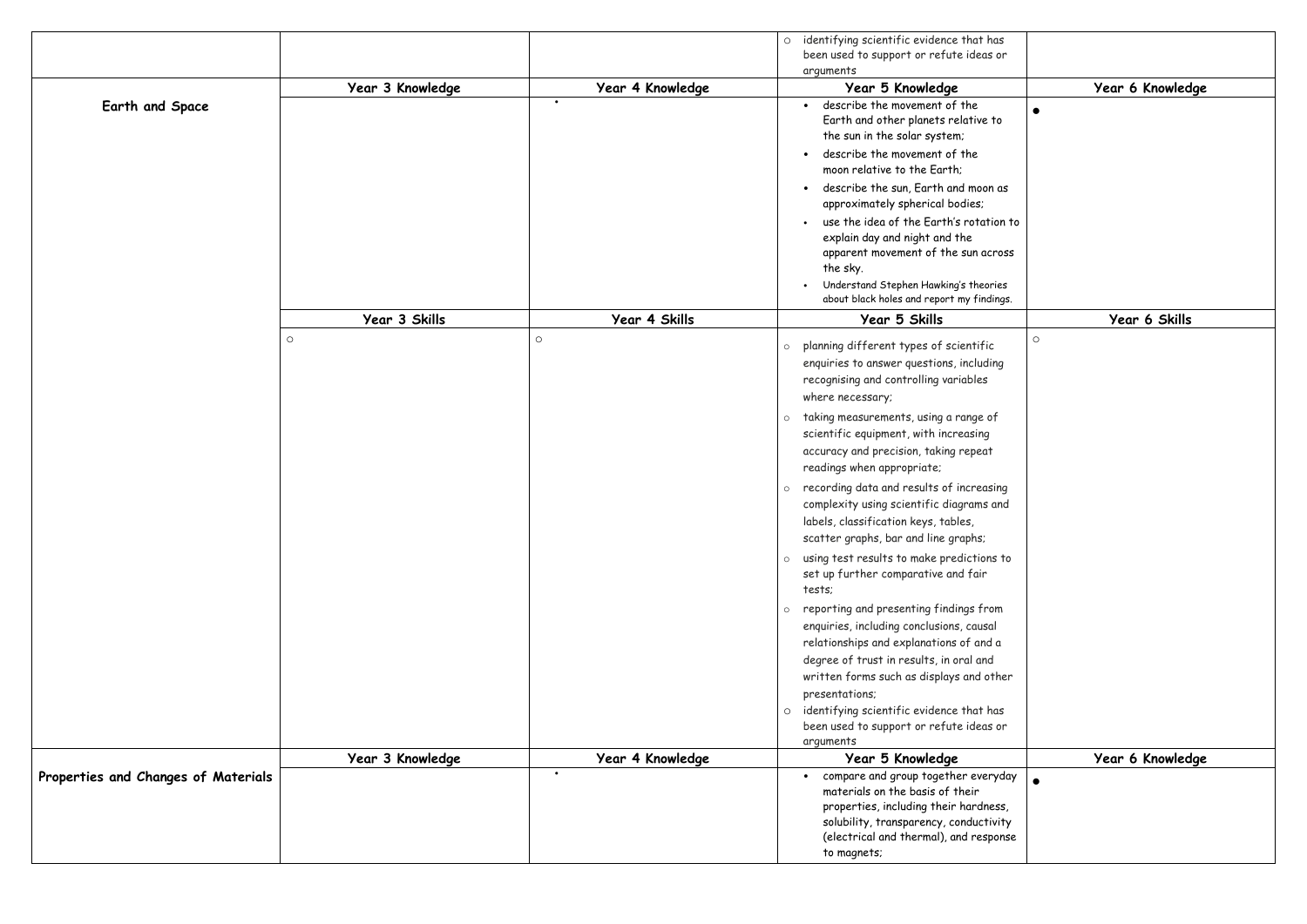|               |               | know that some materials will dissolve<br>in liquid to form a solution, and<br>describe how to recover a substance<br>from a solution;<br>use knowledge of solids, liquids and<br>gases to decide how mixtures might<br>be separated, including through<br>filtering, sieving and evaporating;<br>give reasons, based on evidence from<br>comparative and fair tests, for the<br>particular uses of everyday materials,<br>including metals, wood and plastic;<br>demonstrate that dissolving, mixing<br>and changes of state are reversible<br>changes;<br>explain that some changes result in<br>the formation of new materials, and<br>that this kind of change is not usually<br>reversible, including changes<br>associated with burning and the action<br>of acid on bicarbonate of soda.                                                                                                                                                                                                |               |
|---------------|---------------|------------------------------------------------------------------------------------------------------------------------------------------------------------------------------------------------------------------------------------------------------------------------------------------------------------------------------------------------------------------------------------------------------------------------------------------------------------------------------------------------------------------------------------------------------------------------------------------------------------------------------------------------------------------------------------------------------------------------------------------------------------------------------------------------------------------------------------------------------------------------------------------------------------------------------------------------------------------------------------------------|---------------|
| Year 3 Skills | Year 4 Skills | Year 5 Skills                                                                                                                                                                                                                                                                                                                                                                                                                                                                                                                                                                                                                                                                                                                                                                                                                                                                                                                                                                                  | Year 6 Skills |
| $\circ$       | $\circ$       | planning different types of scientific<br>$\circ$<br>enquiries to answer questions, including<br>recognising and controlling variables<br>where necessary;<br>taking measurements, using a range of<br>$\circ$<br>scientific equipment, with increasing<br>accuracy and precision, taking repeat<br>readings when appropriate;<br>recording data and results of increasing<br>$\circ$<br>complexity using scientific diagrams and<br>labels, classification keys, tables,<br>scatter graphs, bar and line graphs;<br>using test results to make predictions to<br>$\circ$<br>set up further comparative and fair<br>tests;<br>reporting and presenting findings from<br>$\circ$<br>enquiries, including conclusions, causal<br>relationships and explanations of and a<br>degree of trust in results, in oral and<br>written forms such as displays and other<br>presentations;<br>identifying scientific evidence that has<br>$\circ$<br>been used to support or refute ideas or<br>arguments | $\circ$       |

| ssolve                                             |               |
|----------------------------------------------------|---------------|
| ance                                               |               |
| ınd<br>ight                                        |               |
| J;<br>from<br>the<br>erials,<br>c;<br>cing<br>ible |               |
| t in<br>and<br>sually                              |               |
| action                                             |               |
|                                                    | Year 6 Skills |
| ic<br>ling                                         | $\circ$       |
| of<br>j<br>$\ddagger$                              |               |
| sing<br>and                                        |               |
| ns to                                              |               |
| 'om<br>άl<br>d a<br>d<br>other                     |               |
| has                                                |               |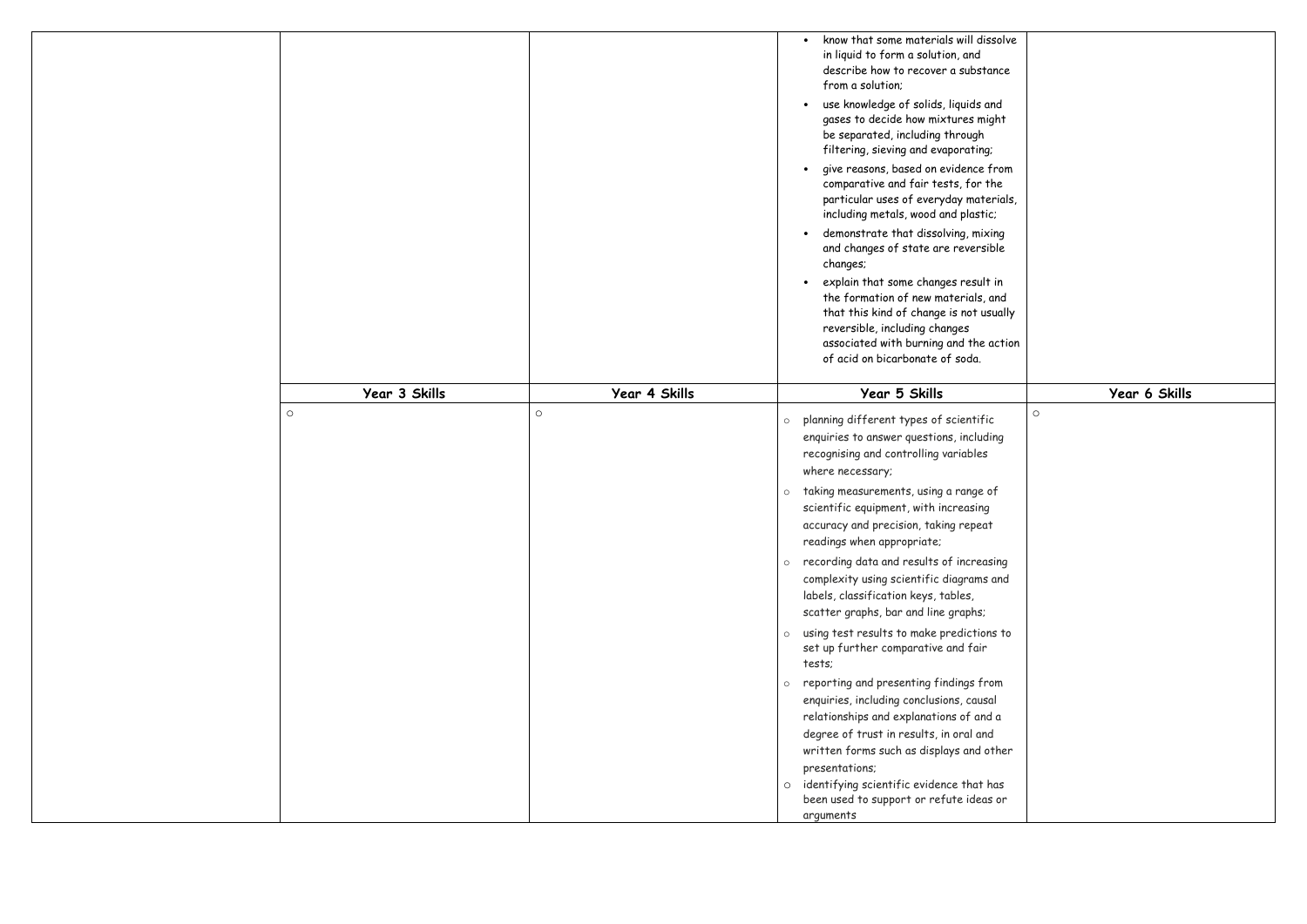## Progression - Vocabulary

| Subject Content | Vocabulary                                                                                                                                                                                                                                                                                                                                                                                                                                               |                                                                                                                                                                                                                                                                                                                                                                                                                                                                                                                                                                                              |                                                                                                                                                                                                                                                                                                                                                                                                                                                                                                                                                       |                                                                                                                                                                                                                                                                                                                                                                     |  |
|-----------------|----------------------------------------------------------------------------------------------------------------------------------------------------------------------------------------------------------------------------------------------------------------------------------------------------------------------------------------------------------------------------------------------------------------------------------------------------------|----------------------------------------------------------------------------------------------------------------------------------------------------------------------------------------------------------------------------------------------------------------------------------------------------------------------------------------------------------------------------------------------------------------------------------------------------------------------------------------------------------------------------------------------------------------------------------------------|-------------------------------------------------------------------------------------------------------------------------------------------------------------------------------------------------------------------------------------------------------------------------------------------------------------------------------------------------------------------------------------------------------------------------------------------------------------------------------------------------------------------------------------------------------|---------------------------------------------------------------------------------------------------------------------------------------------------------------------------------------------------------------------------------------------------------------------------------------------------------------------------------------------------------------------|--|
|                 | Year 3<br>forces, friction, surface<br>magnet, magnetic, magnetic field, poles, repel,<br>attract<br>light, light source, dark, reflection, reflect,<br>reflective, ray<br>pupil, retina, shadow, opaque, translucent,<br>transparent<br>igneous rock, sedimentary rock, metamorphic rock,<br>magma, lava, sediment, permeable, impermeable,<br>fossilisation, palaeontology, erosion<br>healthy, nutrients, energy, saturated fats,<br>unsaturated fats | Year 4<br>digest, oesophagus, stomach, small intestine, large<br>intestine, stomach<br>herbivore, omnivore, carnivore, producer, predator,<br>prey<br>states of matter, solids, liquids, gases, water vapour,<br>melt, freeze, evaporate, condense, precipitation<br>vibration, sound wave, volume, amplitude, pitch, ear,<br>particles, distance, sound proof, absorb sound,<br>vacuum, eardrum<br>electricity, generate, renewable, non-renewable,<br>appliances, battery, circuit<br>organisms, life processes, sensitivity, reproduction,<br>excretion, nutrition, habitat, environment, | Year 5<br>forces, gravity, earth's gravitational pull, weight,<br>mass<br>friction, air resistance, water resistance, buoyancy,<br>streamlined, mechanism, upthrust,<br>offspring, inheritance, variations, characteristics,<br>adaptation, habitat, environment<br>evolution, natural selection, fossil, adapted traits,<br>inherited traits<br>sun, star, moon, planet, sphere, spherical bodies,<br>satellite<br>orbit, rotate, axis, geocentric model, heliocentric<br>model, astronomer<br>materials, solids, liquids, gases, melting, freezing, | Year 6<br>light, light source, reflection<br>ray, the law of reflection<br>refraction, visible spectrum,<br>transparent, translucent, opa<br>circuit, symbol, cell, battery,<br>resistance, electrons<br>characteristics, classify, tax<br>bacteria, microorganism, micr<br>circulatory system, heart, blo<br>blood, deoxygenated blood<br>drug, alcohol, nutrients |  |
|                 | vertebrate, invertebrate, muscles, tendons, joints<br>roots, stem, leaves, flowers, fertilisation, petal,<br>stamen, carpel, sepal, pollination, pollinator,<br>germination, seed dispersal                                                                                                                                                                                                                                                              | endangered species, extinct<br>classification, vertebrates, invertebrates, specimen,<br>characteristics                                                                                                                                                                                                                                                                                                                                                                                                                                                                                      | evaporating, condensing<br>conductor, conductor, transparency                                                                                                                                                                                                                                                                                                                                                                                                                                                                                         |                                                                                                                                                                                                                                                                                                                                                                     |  |

## Progression - Curriculum Links

|        | Year 6                                                                                     |
|--------|--------------------------------------------------------------------------------------------|
| ght,   | light, light source, reflection, incident ray, reflected<br>ray, the law of reflection     |
| yancy, | refraction, visible spectrum, prism, shadow,<br>transparent, translucent, opaque           |
| stics, | circuit, symbol, cell, battery, current, amp, voltage,<br>resistance, electrons            |
| raits, | characteristics, classify, taxonomist, key<br>bacteria, microorganism, microscope, species |
| ies,   | circulatory system, heart, blood vessels, oxygenated<br>blood, deoxygenated blood          |
| ntric  | drug, alcohol, nutrients                                                                   |
| zing,  |                                                                                            |
|        |                                                                                            |
|        |                                                                                            |

| Subject Content   | <b>Curriculum Links</b>                                                                                                                                                                                                                                                                                                                                                                                                                                                                                                                                                                                                                                                |                                                                                                                                                                                                                                                                                                                                                                                                                                                                                                                                                                                                                                                                                  |                                                                                                                                                                                                                                                                                                                                                                                                                                                                                                                                                                                                                                                                                                                             |                                                                                                                                                                                                                                                                                                                                                                                                                                                                                                                                                                                                                                                                                                                              |
|-------------------|------------------------------------------------------------------------------------------------------------------------------------------------------------------------------------------------------------------------------------------------------------------------------------------------------------------------------------------------------------------------------------------------------------------------------------------------------------------------------------------------------------------------------------------------------------------------------------------------------------------------------------------------------------------------|----------------------------------------------------------------------------------------------------------------------------------------------------------------------------------------------------------------------------------------------------------------------------------------------------------------------------------------------------------------------------------------------------------------------------------------------------------------------------------------------------------------------------------------------------------------------------------------------------------------------------------------------------------------------------------|-----------------------------------------------------------------------------------------------------------------------------------------------------------------------------------------------------------------------------------------------------------------------------------------------------------------------------------------------------------------------------------------------------------------------------------------------------------------------------------------------------------------------------------------------------------------------------------------------------------------------------------------------------------------------------------------------------------------------------|------------------------------------------------------------------------------------------------------------------------------------------------------------------------------------------------------------------------------------------------------------------------------------------------------------------------------------------------------------------------------------------------------------------------------------------------------------------------------------------------------------------------------------------------------------------------------------------------------------------------------------------------------------------------------------------------------------------------------|
|                   | Year 3                                                                                                                                                                                                                                                                                                                                                                                                                                                                                                                                                                                                                                                                 | Year 4                                                                                                                                                                                                                                                                                                                                                                                                                                                                                                                                                                                                                                                                           | Year 5                                                                                                                                                                                                                                                                                                                                                                                                                                                                                                                                                                                                                                                                                                                      | Year 6                                                                                                                                                                                                                                                                                                                                                                                                                                                                                                                                                                                                                                                                                                                       |
| Computing         | collecting, analysing, evaluating and<br>presenting data and information                                                                                                                                                                                                                                                                                                                                                                                                                                                                                                                                                                                               | $\triangleright$ collecting, analysing, evaluating and<br>presenting data and information                                                                                                                                                                                                                                                                                                                                                                                                                                                                                                                                                                                        | $\triangleright$ collecting, analysing, evaluating and<br>presenting data and information<br>Data Logging - Use data gathered over<br>time to find information. Draw conclusions<br>from the data.                                                                                                                                                                                                                                                                                                                                                                                                                                                                                                                          | collecting, analysing, evaluating and<br>presenting data and information                                                                                                                                                                                                                                                                                                                                                                                                                                                                                                                                                                                                                                                     |
|                   | Year 3                                                                                                                                                                                                                                                                                                                                                                                                                                                                                                                                                                                                                                                                 | Year 4                                                                                                                                                                                                                                                                                                                                                                                                                                                                                                                                                                                                                                                                           | Year 5                                                                                                                                                                                                                                                                                                                                                                                                                                                                                                                                                                                                                                                                                                                      | Year 6                                                                                                                                                                                                                                                                                                                                                                                                                                                                                                                                                                                                                                                                                                                       |
| Design Technology | Select from and use a wider range of<br>materials and components, including<br>construction materials, textiles and<br>ingredients, according to their functional<br>properties and aesthetic qualities<br>o Apply their understanding of how to<br>strengthen, stiffen and reinforce more<br>complex structures<br>Understand and use mechanical systems in<br>their products [for example, gears,<br>pulleys, cams, levers and linkages]<br>Understand and use electrical systems in<br>their products [for example, series<br>circuits incorporating switches, bulbs,<br>buzzers and motors]<br>Understand and apply the principles of a<br>healthy and varied diet | Select from and use a wider range of<br>materials and components, including<br>construction materials, textiles and<br>ingredients, according to their functional<br>properties and aesthetic qualities<br>Apply their understanding of how to<br>strengthen, stiffen and reinforce more<br>complex structures<br>Understand and use mechanical systems in<br>their products [for example, gears,<br>pulleys, cams, levers and linkages]<br>Understand and use electrical systems in<br>$\Omega$<br>their products [for example, series<br>circuits incorporating switches, bulbs,<br>buzzers and motors]<br>Understand and apply the principles of a<br>healthy and varied diet | Select from and use a wider range of<br>$\circ$<br>materials and components, including<br>construction materials, textiles and<br>ingredients, according to their functional<br>properties and aesthetic qualities<br>Apply their understanding of how to<br>$\circ$<br>strengthen, stiffen and reinforce more<br>complex structures<br>Understand and use mechanical systems in<br>$\circ$<br>their products [for example, gears,<br>pulleys, cams, levers and linkages]<br>Understand and use electrical systems in<br>$\circ$<br>their products [for example, series<br>circuits incorporating switches, bulbs,<br>buzzers and motors]<br>Understand and apply the principles of a<br>$\circ$<br>healthy and varied diet | Select from and use a wider range of<br>$\Omega$<br>materials and components, including<br>construction materials, textiles and<br>ingredients, according to their functional<br>properties and aesthetic qualities<br>Apply their understanding of how to<br>$\circ$<br>strengthen, stiffen and reinforce more<br>complex structures<br>Understand and use mechanical systems in<br>$\circ$<br>their products [for example, gears,<br>pulleys, cams, levers and linkages]<br>Understand and use electrical systems in<br>$\circ$<br>their products [for example, series<br>circuits incorporating switches, bulbs,<br>buzzers and motors]<br>Understand and apply the principles of a<br>$\circ$<br>healthy and varied diet |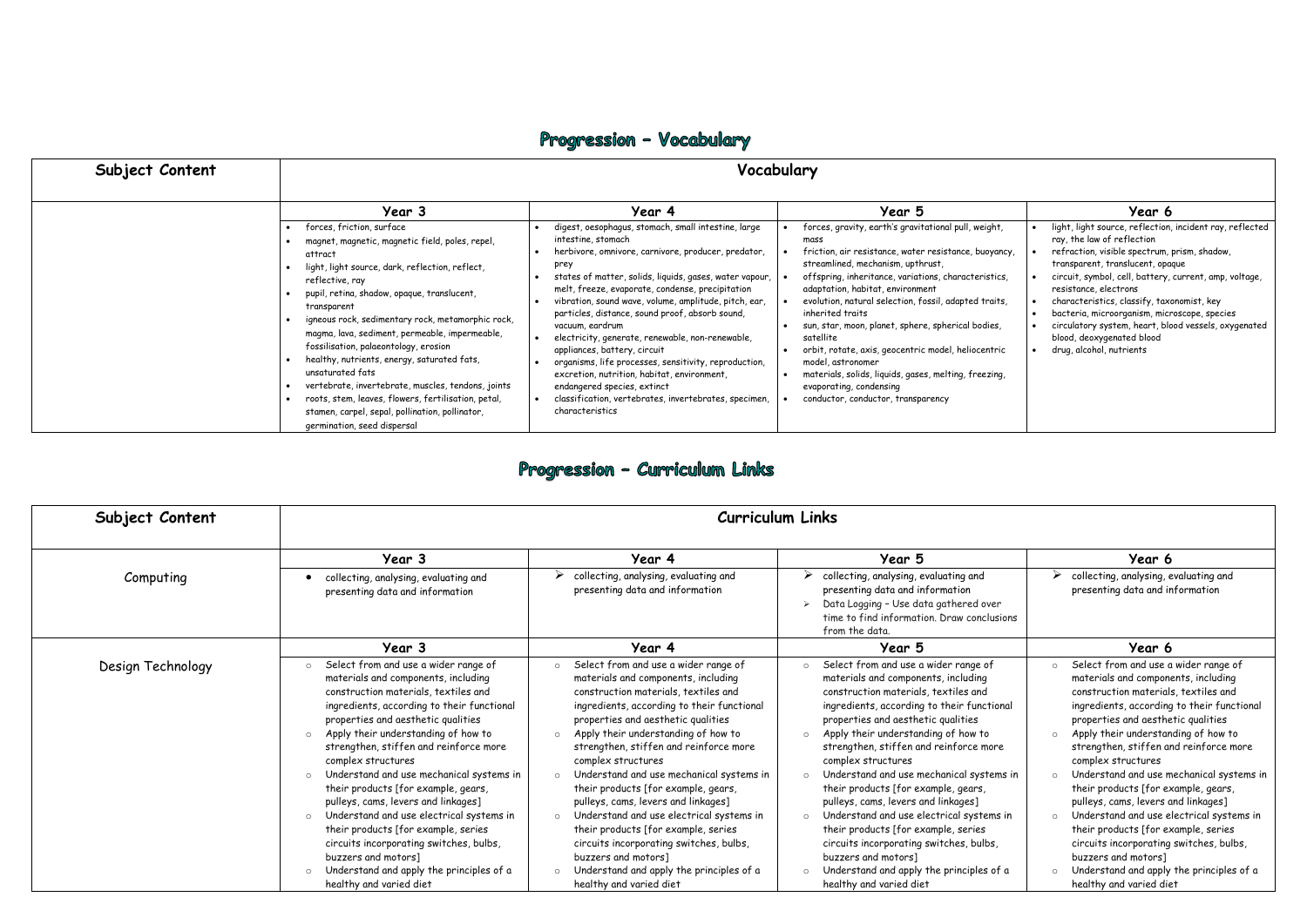|             | Year 3                                                                                                                                                                                                                                                                                                                                                                                                                                                                                                                                                                                                                                                                                                                                                                                                  | Year 4                                                                                                                                                                                                                                                                                                                                                                                                                                                                                                                                                                                                                              | Year 5                                                                                                                                                                                                                                                                                                                                                                                                                                                                                                                                                                                        | Year 6                                                                                                                                                                                                                                                                                                                                                                                                                                                                                                                                                                                                                                                                      |
|-------------|---------------------------------------------------------------------------------------------------------------------------------------------------------------------------------------------------------------------------------------------------------------------------------------------------------------------------------------------------------------------------------------------------------------------------------------------------------------------------------------------------------------------------------------------------------------------------------------------------------------------------------------------------------------------------------------------------------------------------------------------------------------------------------------------------------|-------------------------------------------------------------------------------------------------------------------------------------------------------------------------------------------------------------------------------------------------------------------------------------------------------------------------------------------------------------------------------------------------------------------------------------------------------------------------------------------------------------------------------------------------------------------------------------------------------------------------------------|-----------------------------------------------------------------------------------------------------------------------------------------------------------------------------------------------------------------------------------------------------------------------------------------------------------------------------------------------------------------------------------------------------------------------------------------------------------------------------------------------------------------------------------------------------------------------------------------------|-----------------------------------------------------------------------------------------------------------------------------------------------------------------------------------------------------------------------------------------------------------------------------------------------------------------------------------------------------------------------------------------------------------------------------------------------------------------------------------------------------------------------------------------------------------------------------------------------------------------------------------------------------------------------------|
| English     | To demonstrate an increasing<br>understanding of purpose and audience by<br>discussing writing similar to that which<br>they are planning to write in order to<br>understand and learn from its structure,<br>vocabulary and grammar.<br>To begin to use the structure of a wider<br>range of text types (including the use of<br>simple layout devices in non-fiction).                                                                                                                                                                                                                                                                                                                                                                                                                                | To demonstrate an increasing<br>understanding of purpose and audience by<br>discussing writing similar to that which<br>they are planning to write in order to<br>understand and learn from its structure,<br>vocabulary and grammar.<br>To begin to use the structure of a wider<br>range of text types (including the use of<br>simple layout devices in non-fiction).                                                                                                                                                                                                                                                            | To consistently produce sustained and<br>accurate writing from different narrative<br>and non-fiction genres with appropriate<br>structure, organisation and layout devices for<br>a range of audiences and purposes.                                                                                                                                                                                                                                                                                                                                                                         | Towrite effectively for a range of purposes<br>and audiences, selecting the appropriate<br>form and drawing independently on what<br>they have read as models for their own<br>writing (including literary language,<br>characterisation, structure, etc.).<br>To distinguish between the language of<br>speech and writing and to choose the<br>appropriate level of formality.<br>To select vocabulary and grammatical<br>➤<br>structures that reflect what the writing<br>requires (e.g. using contracted forms in<br>dialogues in narrative; using passive verbs to<br>affect how information is presented; using<br>modal verbs to suggest degrees of<br>possibility). |
|             | Year 3                                                                                                                                                                                                                                                                                                                                                                                                                                                                                                                                                                                                                                                                                                                                                                                                  | Year 4                                                                                                                                                                                                                                                                                                                                                                                                                                                                                                                                                                                                                              | Year 5                                                                                                                                                                                                                                                                                                                                                                                                                                                                                                                                                                                        | Year 6                                                                                                                                                                                                                                                                                                                                                                                                                                                                                                                                                                                                                                                                      |
| Geography   | Collect, analyse and communicate with a<br>range of data gathered through<br>experiences of fieldwork that deepen<br>their understanding of geographical<br>processes                                                                                                                                                                                                                                                                                                                                                                                                                                                                                                                                                                                                                                   | Collect, analyse and communicate with a<br>range of data gathered through<br>experiences of fieldwork that deepen<br>their understanding of geographical<br>processes                                                                                                                                                                                                                                                                                                                                                                                                                                                               | Collect, analyse and communicate with a<br>range of data gathered through<br>experiences of fieldwork that deepen<br>their understanding of geographical<br>processes                                                                                                                                                                                                                                                                                                                                                                                                                         | Collect, analyse and communicate with a<br>range of data gathered through<br>experiences of fieldwork that deepen<br>their understanding of geographical<br>processes                                                                                                                                                                                                                                                                                                                                                                                                                                                                                                       |
|             | Year 3                                                                                                                                                                                                                                                                                                                                                                                                                                                                                                                                                                                                                                                                                                                                                                                                  | Year 4                                                                                                                                                                                                                                                                                                                                                                                                                                                                                                                                                                                                                              | Year 5                                                                                                                                                                                                                                                                                                                                                                                                                                                                                                                                                                                        | Year 6                                                                                                                                                                                                                                                                                                                                                                                                                                                                                                                                                                                                                                                                      |
| History     | Feeding Stonehenge (diet)<br>Working with Rocks<br>$\triangleright$ Learn about famous scientists and<br>inventors                                                                                                                                                                                                                                                                                                                                                                                                                                                                                                                                                                                                                                                                                      | Learn about famous scientists and<br>inventors                                                                                                                                                                                                                                                                                                                                                                                                                                                                                                                                                                                      | Learn about famous scientists and<br>inventors                                                                                                                                                                                                                                                                                                                                                                                                                                                                                                                                                | Learn about famous scientists and<br>inventors                                                                                                                                                                                                                                                                                                                                                                                                                                                                                                                                                                                                                              |
|             | Year 3                                                                                                                                                                                                                                                                                                                                                                                                                                                                                                                                                                                                                                                                                                                                                                                                  | Year 4                                                                                                                                                                                                                                                                                                                                                                                                                                                                                                                                                                                                                              | Year 5                                                                                                                                                                                                                                                                                                                                                                                                                                                                                                                                                                                        | Year 6                                                                                                                                                                                                                                                                                                                                                                                                                                                                                                                                                                                                                                                                      |
| Mathematics | Making systematic and careful observations<br>and, where appropriate, taking accurate<br>measurements using standard units, using a<br>range of equipment, including thermometers<br>and data loggers<br>Gathering, recording, classifying and<br>presenting data in a variety of ways to help in<br>answering questions<br>Recording findings using simple scientific<br>language, drawings, labelled diagrams, keys,<br>bar charts, and tables<br>Identify that animals, including humans, need<br>the right types and amount of nutrition, and<br>that they cannot make their own food; they<br>get nutrition from what they eat<br>Compare and group together a variety of<br>everyday materials on the basis of whether<br>they are attracted to a magnet, and identify<br>some magnetic materials | Making systematic and careful observations<br>and, where appropriate, taking accurate<br>measurements using standard units, using a<br>range of equipment, including thermometers<br>and data loggers<br>Gathering, recording, classifying and<br>presenting data in a variety of ways to help in<br>answering questions<br>• Recording findings using simple scientific<br>language, drawings, labelled diagrams, keys,<br>bar charts, and tables<br>measure or research the temperature at which<br>this happens in degrees Celsius (°C)<br>Recognise that sounds get fainter as the<br>distance from the sound source increases. | Taking measurements, using a range of<br>scientific equipment, with increasing accuracy<br>and precision, taking repeat readings when<br>appropriate<br>Recording data and results of increasing<br>complexity using scientific diagrams and<br>labels, classification keys, tables, scatter<br>graphs, bar and line graphs<br>Using test results to make predictions to set<br>up further comparative and fair tests<br>Recognise that living things have changed over<br>time and that fossils provide information<br>about living things that inhabited the Earth<br>millions of years ago | Taking measurements, using a range of<br>scientific equipment, with increasing accuracy<br>and precision, taking repeat readings when<br>appropriate<br>Recording data and results of increasing<br>complexity using scientific diagrams and<br>labels, classification keys, tables, scatter<br>graphs, bar and line graphs<br>• Using test results to make predictions to set<br>up further comparative and fair tests                                                                                                                                                                                                                                                     |
|             | Year 3                                                                                                                                                                                                                                                                                                                                                                                                                                                                                                                                                                                                                                                                                                                                                                                                  | Year 4                                                                                                                                                                                                                                                                                                                                                                                                                                                                                                                                                                                                                              | Year 5                                                                                                                                                                                                                                                                                                                                                                                                                                                                                                                                                                                        | Year 6                                                                                                                                                                                                                                                                                                                                                                                                                                                                                                                                                                                                                                                                      |
| Music       |                                                                                                                                                                                                                                                                                                                                                                                                                                                                                                                                                                                                                                                                                                                                                                                                         | Understand and explore how music is<br>created, produced and communicated,<br>including through the inter-related<br>dimensions: pitch, duration, dynamics,<br>tempo, timbre, texture, structure and<br>appropriate musical notations.                                                                                                                                                                                                                                                                                                                                                                                              |                                                                                                                                                                                                                                                                                                                                                                                                                                                                                                                                                                                               |                                                                                                                                                                                                                                                                                                                                                                                                                                                                                                                                                                                                                                                                             |